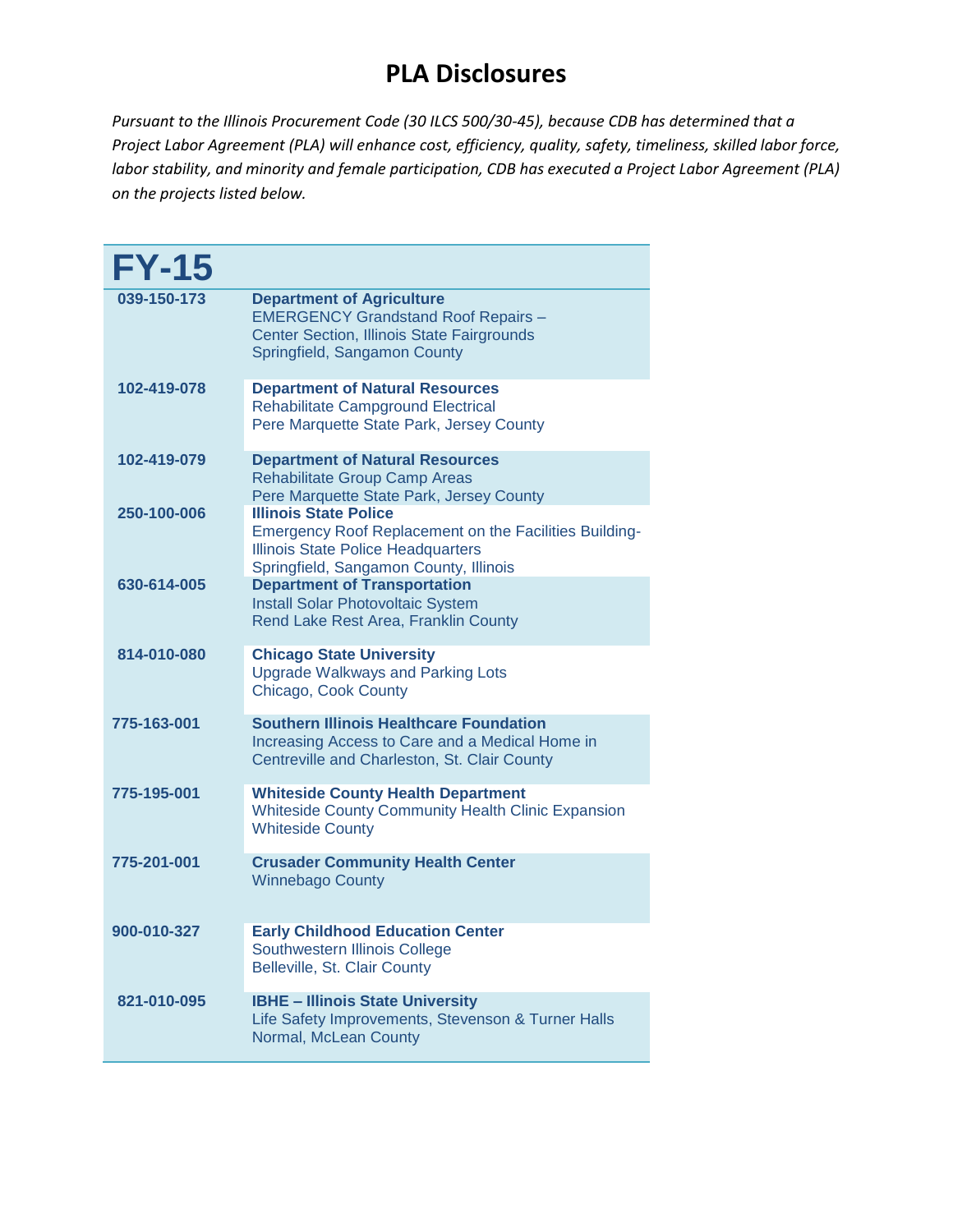| <b>FY-14</b> |                                                                                                                                                                                                                                                          |
|--------------|----------------------------------------------------------------------------------------------------------------------------------------------------------------------------------------------------------------------------------------------------------|
| 102-777-018  | <b>Department of Natural Resources</b><br>Repair & Replace Roofing systems<br>Wayne Fitzgerrell State Park - Jefferson County                                                                                                                            |
| 630-000-183  | <b>Department of Transportation</b><br><b>Replace Roofing Systems</b><br>District 4 - Knoxville, Knox County; Lewiston,<br>Fulton county; Biggsville, Henderson County; and<br><b>Wenona, Marshall County</b>                                            |
| 630-000-184  | <b>Department of Transportation</b><br>Tuckpointing & Septic System/Overhead Doors/<br>Roof Replacement/Upgrading HVAC<br>District 5 - Fithian, Vermilion County; Champaign,<br>Champaign County; Paris, Edgar County; and<br>Danville, Vermilion County |
| 102-000-062  | <b>Department of Natural Resources</b><br><b>Repair and Replace Roofing Systems</b><br>Statewide Program at Pyramid State Park,<br>Pinckneyville, Perry County & Region 5<br>Headquarters, Benton, Franklin County                                       |
| 102-742-018  | <b>Department of Natural Resources</b><br><b>Repair and Replace Roofing Systems</b><br>Mermet Lake State Fish and Wildlife Area<br>Mermet, Massac County                                                                                                 |
| 810-094-024  | <b>ICCB - South Suburban College</b><br>Replace Roofing Systems/Exterior Repairs<br>South Holland, Cook County                                                                                                                                           |
| 772-025-005  | <b>Flora Community Unit School District 35</b><br><b>School Construction Grant</b><br><b>Clay County</b>                                                                                                                                                 |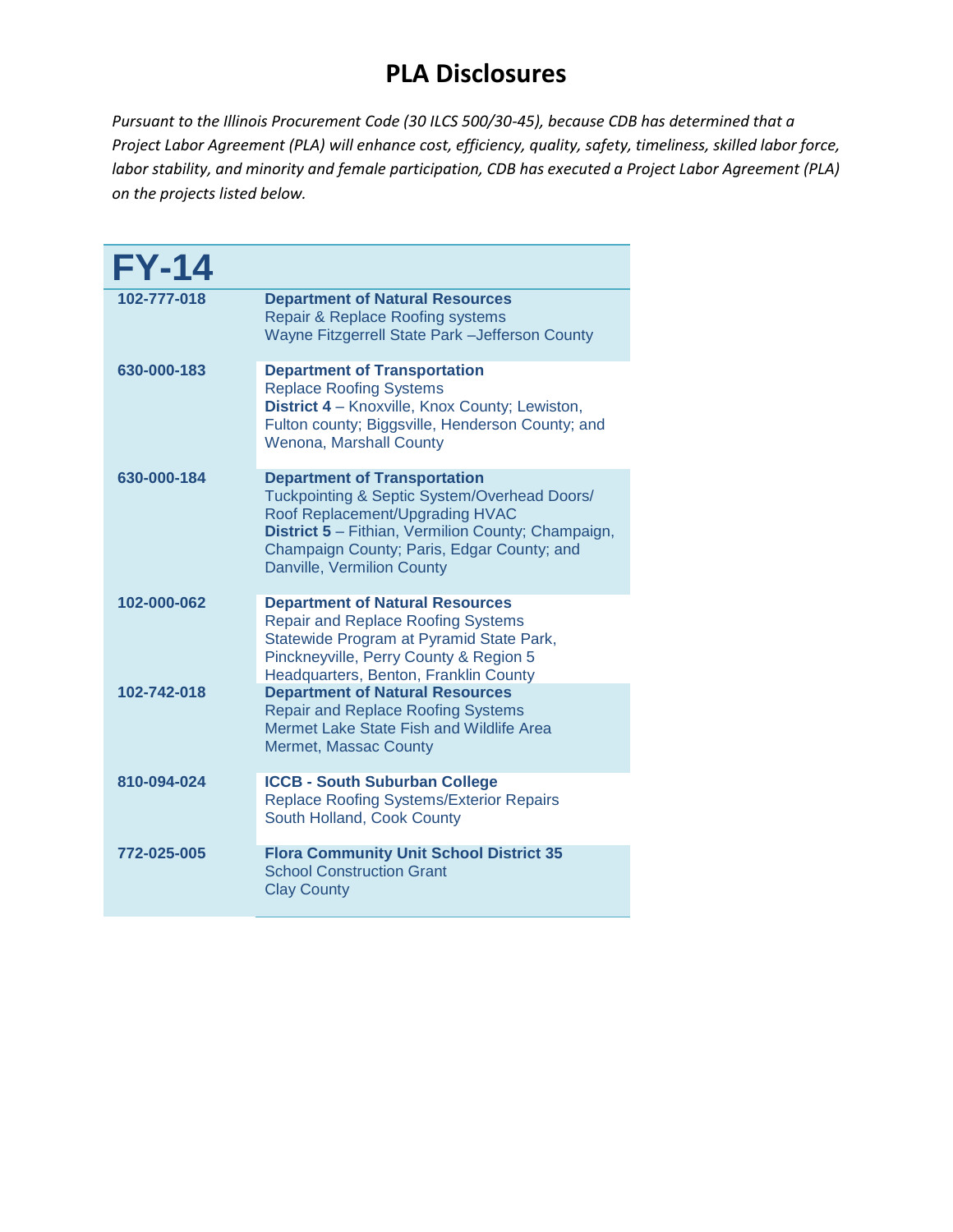| 772-121-007 | <b>South Central Community Unit School</b><br><b>District 401 - School Construction Grant</b><br><b>Marion County</b>                        |
|-------------|----------------------------------------------------------------------------------------------------------------------------------------------|
| 772-191-006 | <b>Wayne City Community Unit School</b><br><b>District 100 - School Construction Grant</b><br><b>Wayne County</b>                            |
| 772-097-042 | <b>Mundelein High School District 120</b><br><b>School Construction Grant</b><br><b>Lake County</b>                                          |
| 772-099-009 | <b>Grand Ridge Community Cons. School</b><br><b>District 95 - School Construction Grant</b><br><b>LaSalle County</b>                         |
| 772-115-009 | <b>Meridian Community Unit School District 15</b><br><b>School Construction Grant</b><br><b>Macon County</b>                                 |
| 772-167-010 | <b>Pleasant Plains Community Unit School</b><br><b>District 8 - School Construction Grant</b><br><b>Sangamon County</b>                      |
| 772-179-008 | <b>East Peoria School District 86</b><br><b>School Construction Grant</b><br><b>Tazewell County</b>                                          |
| 104-145-020 | <b>Historic Preservation Agency</b><br><b>Restore Receiving Vault</b><br><b>Lincoln's Tomb Historic Site</b><br>Springfield, Sangamon County |
| 120-175-130 | <b>Department of Corrections</b><br><b>Demolish Buildings</b><br>Menard Correctional Center, Randolph County                                 |
| 120-240-057 | <b>Department of Corrections</b><br><b>Replace Roofing Systems</b><br><b>Vandalia Correctional Center</b><br>Vandalia, Fayette County        |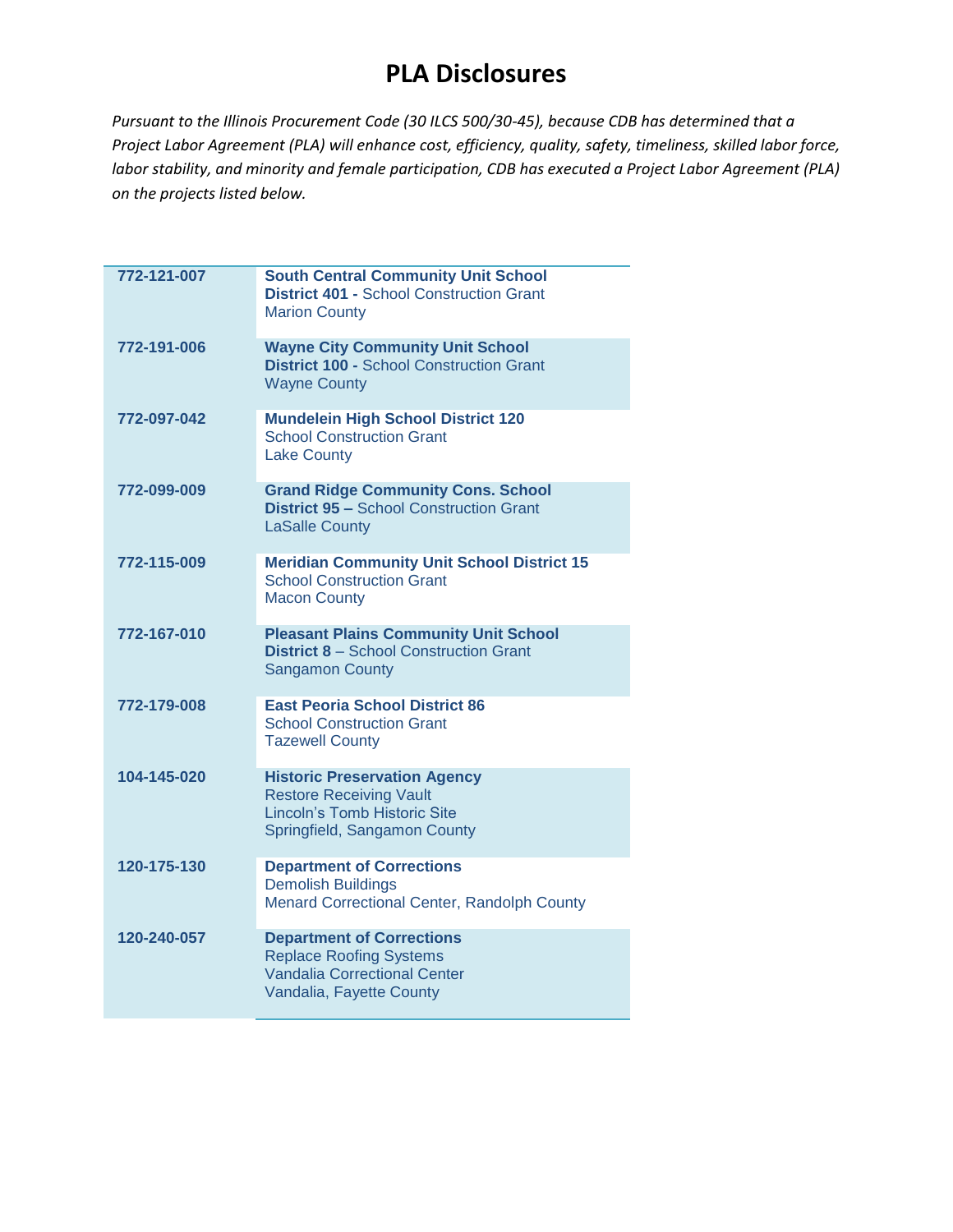| 546-250-018 | <b>Department of Military Affairs</b><br><b>Field Maintenance Shop Conversion</b><br>Paris Armory, Paris, Edgar County                                                           |
|-------------|----------------------------------------------------------------------------------------------------------------------------------------------------------------------------------|
| 546-305-015 | <b>Department of Military Affairs</b><br>Upgrade HVAC System - Rock Island Armory<br>Milan, Rock Island County                                                                   |
| 546-318-012 | <b>Department of Military Affairs</b><br>Repairs Windows - Fire Station Vehicle Bay<br>Sparta Armory - Sparta, Randolph County                                                   |
| 546-340-009 | <b>Department of Military Affairs</b><br><b>Upgrade HVAC System</b><br><b>Streator Armory - Streator, LaSalle County</b>                                                         |
| 546-355-020 | <b>Department of Military Affairs</b><br>Replace Roof - Drill Hall<br>Urbana Armory - Urbana, Champaign County                                                                   |
| 630-400-004 | <b>Department of Transportation</b><br><b>Connect to City Water and Sewer</b><br>Litchfield Maintenance/Weigh Station<br><b>District 6, Montgomery County</b>                    |
| 630-466-009 | <b>Department of Transportation</b><br>Renovate Restrooms & Install Emergency Lighting<br>- Green Creek Rest Areas (1-57)<br>District 7, Effingham, Effingham County             |
| 630-492-006 | <b>Department of Transportation</b><br>Renovate Restrooms, Upgrade Electrical<br>& Install Emergency Generator<br>Post Oak Rest Areas (1-57)<br>District 8, Salem, Marion County |
| 810-070-016 | <b>Illinois Community College Board</b><br><b>Install Emergency Generator</b><br><b>Morton Community College</b><br>Cicero, Cook County                                          |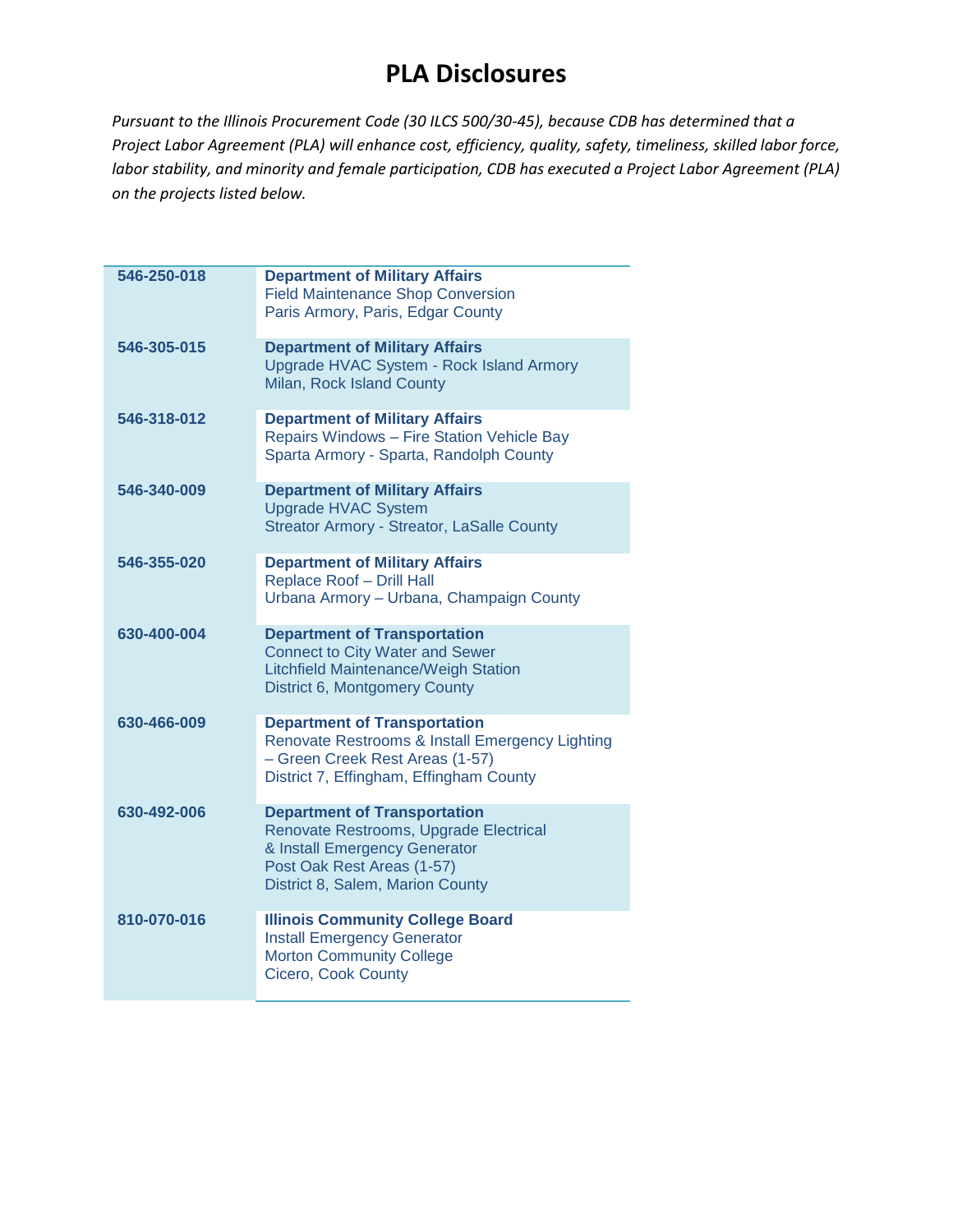| 830-010-339 | <b>University of Illinois Urbana-Champaign</b><br>Renovate Vet Med Large Animal Clinic<br>Champaign, Champaign County                                                      |
|-------------|----------------------------------------------------------------------------------------------------------------------------------------------------------------------------|
| 830-010-344 | <b>University of Illinois Urbana-Champaign</b><br><b>Gateway Memorial Repairs - Lincoln Hall</b><br>Champaign, Champaign County                                            |
| 630-442-050 | <b>Department of Transportation</b><br><b>Renovate Records Center</b><br><b>Administration (Hanley) Building</b><br>Springfield, Sangamon County                           |
| 772-157-005 | <b>Chester Community School District 139</b><br><b>Emergency School Construction Grant</b><br><b>Randolph County</b>                                                       |
| 102-412-019 | <b>Department of Natural Resources</b><br><b>Rehabilitate Batchtown Boat Access Site</b><br>Mississippi State Fish and Wildlife Area<br><b>Calhoun and Jersey Counties</b> |
| 120-295-011 | <b>Department of Corrections</b><br><b>Restore Boiler Water Piping</b><br><b>Lawrence Correctional Center</b><br><b>Lawrence County</b>                                    |
| 630-000-192 | <b>Department of Transportation</b><br>Various Improvements and Renovations<br>District 9 - Anna, Union C.; Cairo,<br>Alexander Co.; & Carbondale, Jackson Co.             |
| 630-186-001 | <b>Department of Transportation</b><br><b>Construct Weigh Stations</b><br>(Eastbound and Westbound)<br>I-80, Rapids City, Rock Island County                               |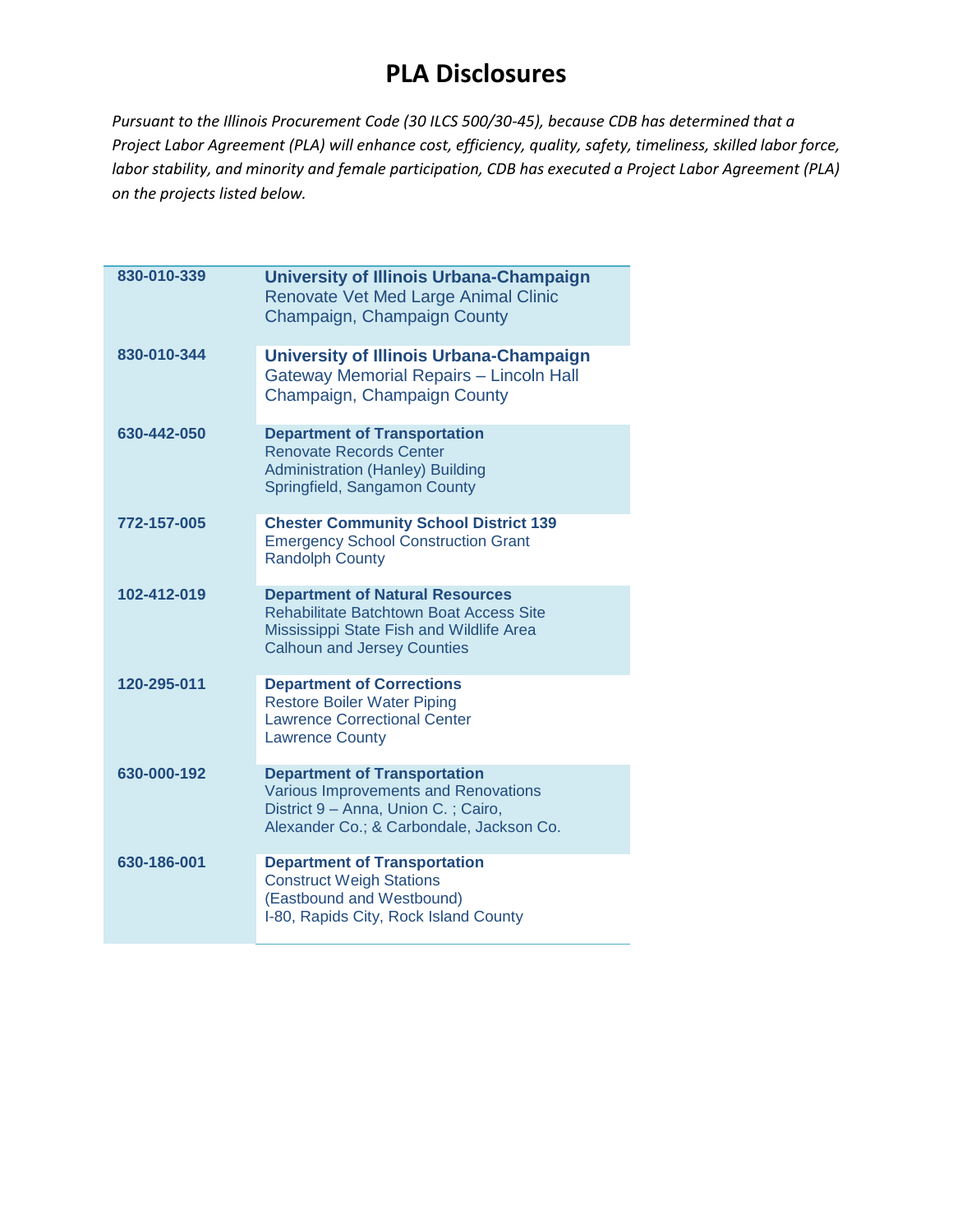| 630-000-164 | <b>Department of Transportation</b><br><b>Upgrade Electrical and Ventilating Systems,</b><br>Relocate Heating System and Install Oil<br>Separators; East St Louis, Belleville, Highland,<br>Wood River, Carrollton, Jerseyville and Hamel |
|-------------|-------------------------------------------------------------------------------------------------------------------------------------------------------------------------------------------------------------------------------------------|
| 630-224-008 | <b>Department of Transportation</b><br><b>Construct Building Addition</b><br><b>Bloomington Sub Section Maintenance Yard</b><br><b>McLean County</b>                                                                                      |
| 630-503-003 | <b>Department of Transportation</b><br><b>Exterior Repairs - Brussels Maintenance Facility</b><br><b>Calhoun County</b>                                                                                                                   |
| 102-327-025 | <b>Department of Natural Resources</b><br>Replace Boat Ramps and Improve Parking<br>William W. Powers Fish and Wildlife Area<br><b>Cook County</b>                                                                                        |
| 102-512-033 | <b>Department of Natural Resources</b><br><b>Improve Boat Access</b><br>Moraine View State Park, McLean County                                                                                                                            |
| 120-245-071 | <b>Department of Corrections</b><br>Replace Roofing Systems - Building 19<br>Vienna Correctional Center - Johnson County                                                                                                                  |
| 630-042-001 | <b>Department of Transportation</b><br>Replace Roofs, Peotone Weigh Stations<br>(Northbound/Southbound) I-57, Will County                                                                                                                 |
| 102-327-024 | <b>Department of Natural Resources</b><br><b>Restore Power</b><br>William W. Powers Fish and Wildlife Area<br><b>Cook County</b>                                                                                                          |
| 120-040-023 | <b>Department of Corrections</b><br><b>Restore Heating Systems</b><br><b>Danville Correctional Center-Vermillion County</b>                                                                                                               |
| 120-230-127 | <b>Department of Corrections</b><br><b>Replace Steam Kettles</b><br><b>Stateville Correctional Center</b><br>Joliet, Will County                                                                                                          |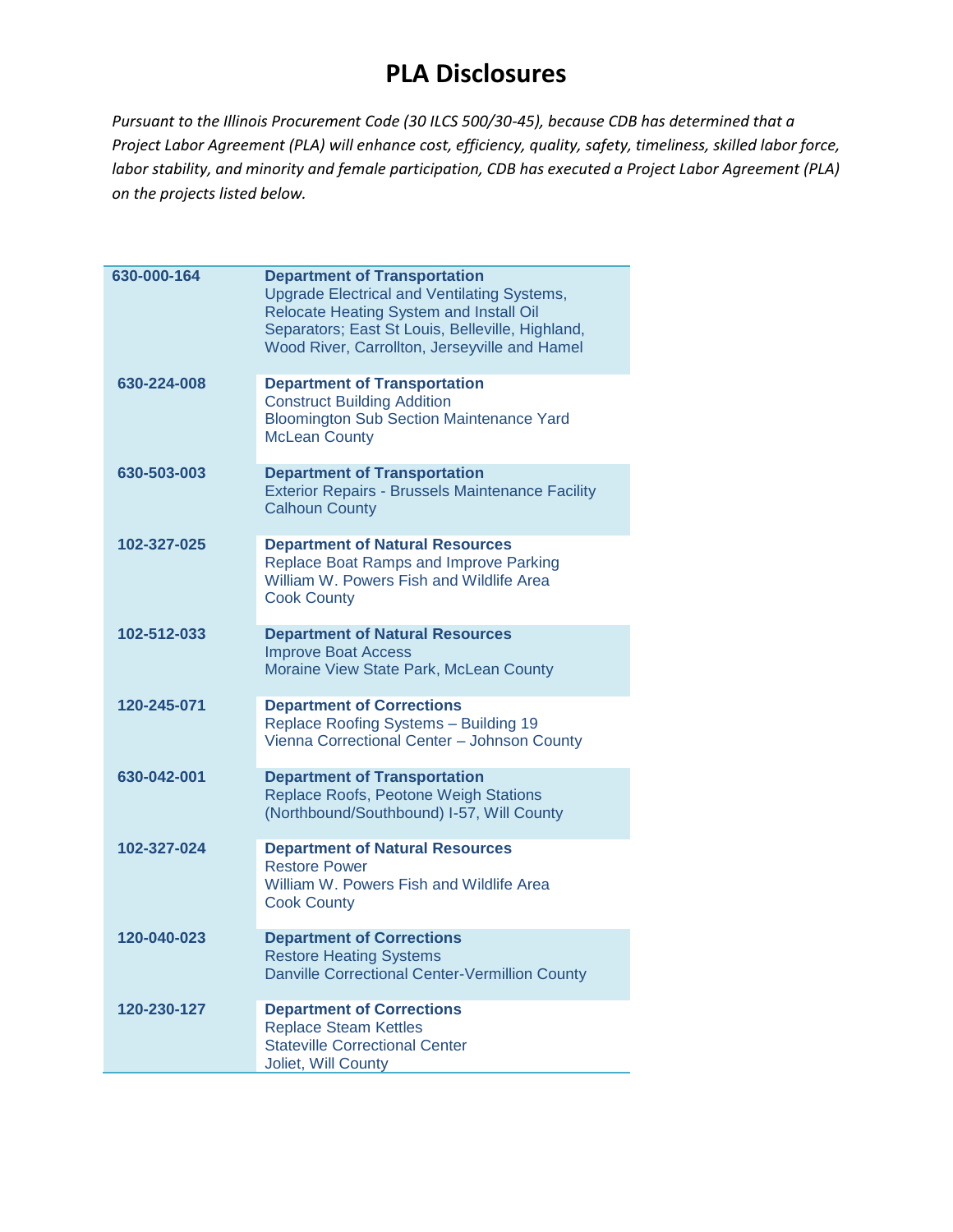| <b>FY-13</b> |                                                                                                                                                                                |
|--------------|--------------------------------------------------------------------------------------------------------------------------------------------------------------------------------|
| 039-060-050  | <b>Department of Agriculture</b><br>Repair/Replace Masonry, Parapet Walls and<br>Roofing, DuQuoin State Fairgrounds, Perry Co.                                                 |
| 040-010-101  | <b>Department of Veterans' Affairs</b><br><b>Quincy Veterans Home</b><br>Repair/Replace Coal Handling Unit<br><b>Adams County</b>                                              |
| 102-313-047  | <b>Department of Natural Resources</b><br><b>Replace Sewage Treatment Plants &amp; Shower</b><br>Building, Kankakee River Conservation Area<br>and State Park, Kankakee County |
| 102-510-034  | <b>Department of Natural Resources</b><br><b>Repair/Replace Roofing Systems</b><br>Lincoln Trail State Park, Clark County                                                      |
| 102-718-017  | <b>Department of Natural Resources</b><br><b>Emergency - Reconstruct Flight Pens</b><br><b>Mount Vernon State Game Farm</b><br><b>Jefferson County</b>                         |
| 102-719-019  | <b>Department of Natural Resources</b><br><b>Replace Campground Sewage Treatment</b><br>Ferne Clyffe State Park, Johnson County                                                |
| 102-730-029  | <b>Department of Natural Resources</b><br><b>Repair/Replace Roofing Systems</b><br><b>Giant City State Park and Lodge</b><br><b>Jackson County</b>                             |
| 102-779-016  | <b>Department of Natural Resources</b><br>Rehabilitate Office/Service Area<br>Eldon Hazlet State Park, Clinton County                                                          |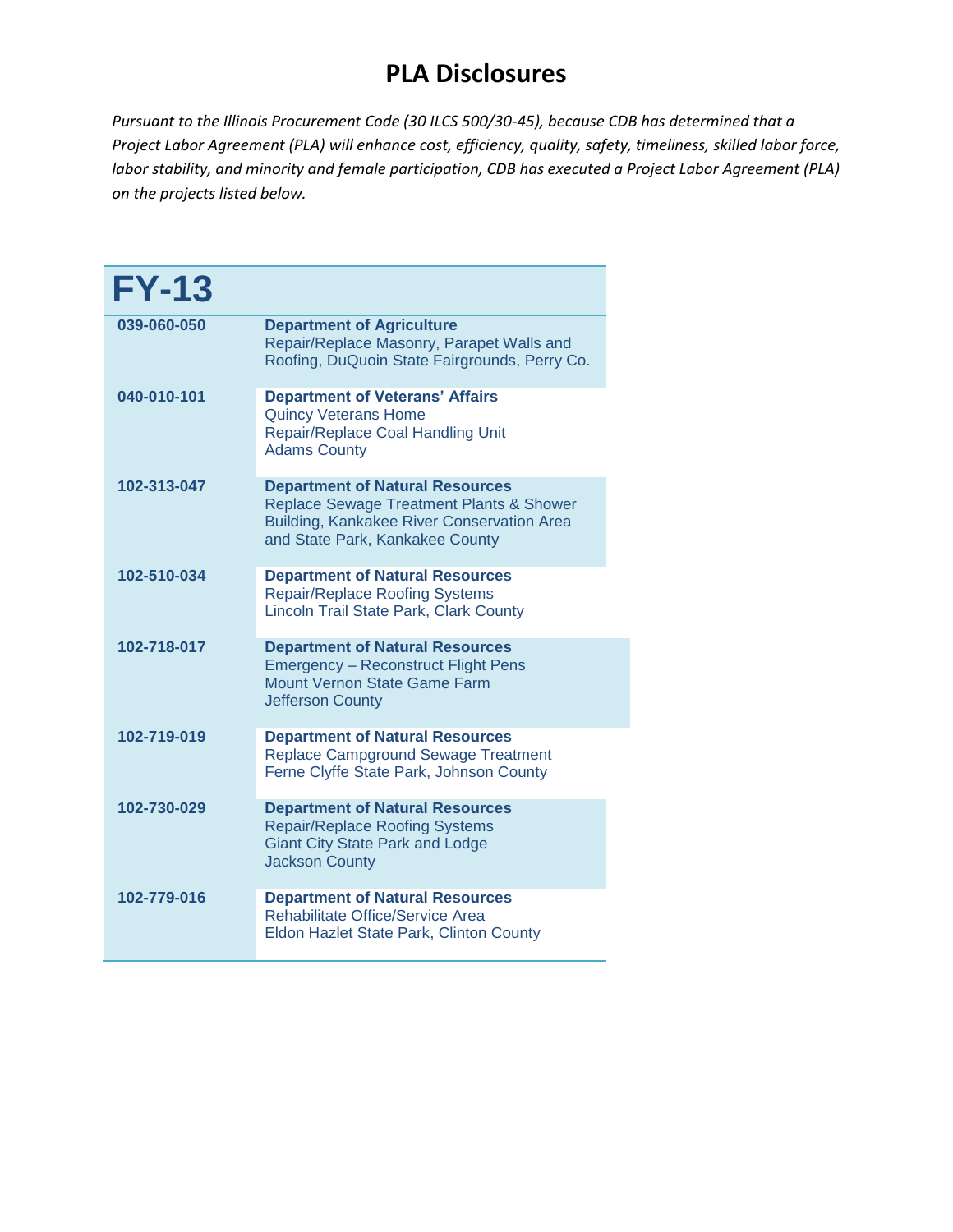| 104-148-008 | <b>Illinois Historic Preservation Agency</b>                                                                                                                                                                         |
|-------------|----------------------------------------------------------------------------------------------------------------------------------------------------------------------------------------------------------------------|
| 125-110-010 | <b>Beparate hindrey ween descriptions</b><br>luincounderndontem_officeharles<br><b>Epringlialdy Spregational Graunty and Upgrade</b><br>Security in Six Cottages, Kane County<br><b>Historic Preservation Agency</b> |
| 125-110-703 | <b>Department of Juvenile Justice</b><br>Illinois Youth Center - St. Charles<br><b>Removal of Floor Tile and Abate Mastic</b><br><b>Kane County</b>                                                                  |
| 321-010-096 | <b><i><u><b>BaptaMnientor reginant Resterices</b></u></i></b><br>Replabe <i>Replane</i> Graystems - Cedar Building<br>Alton Mental Health Center, Madison County<br>Department of Corrections                        |
| 321-087-046 | <b>Department of Human Resources</b><br><b>Replace Roofing Systems</b><br>Chester Mental Health Center, Randolph Co.                                                                                                 |
| 321-210-002 | <b>Beplaren Bapting HamseNates&amp; South</b><br>Enlinguenes, Expanision outer trained preased Detention<br>Randelpkushwille Treatment & Detention Facility -<br><b>Schyler County<br/>Department of Corrections</b> |
| 546-010-002 | <b>Department of Military Affairs</b><br>Replace Roof/Renovate Interior and Exterior<br>Beardstown Armory, Cass County                                                                                               |
| 546-080-013 | <b>Beplaren Baptin while the Affairs</b><br><b>Install EDG CONTECT WORK WEST AIR MOTHL</b><br><b>EHIBAG6, COVULF TOGLAQUITY</b>                                                                                      |
| 546-195-017 | <b>Department of Military Affairs</b><br>Miscellaneous Improvements<br>Macomb Armory, McDonough County                                                                                                               |
| 546-205-020 | <b>Department of Military Affairs</b><br>Denation evisof Ruse pulled in the Union Contract Common<br>Emessen and perade of Detention Equipment<br>Illinois Youth Center-Warrenville, DuPage Co.                      |
| 125-110-009 | <b>Department of Juvenile Justice</b><br>Illinois Youth Center - St. Charles<br><b>Emergency - Replace Roofing Systems on Six</b><br>Cottages, Kane County                                                           |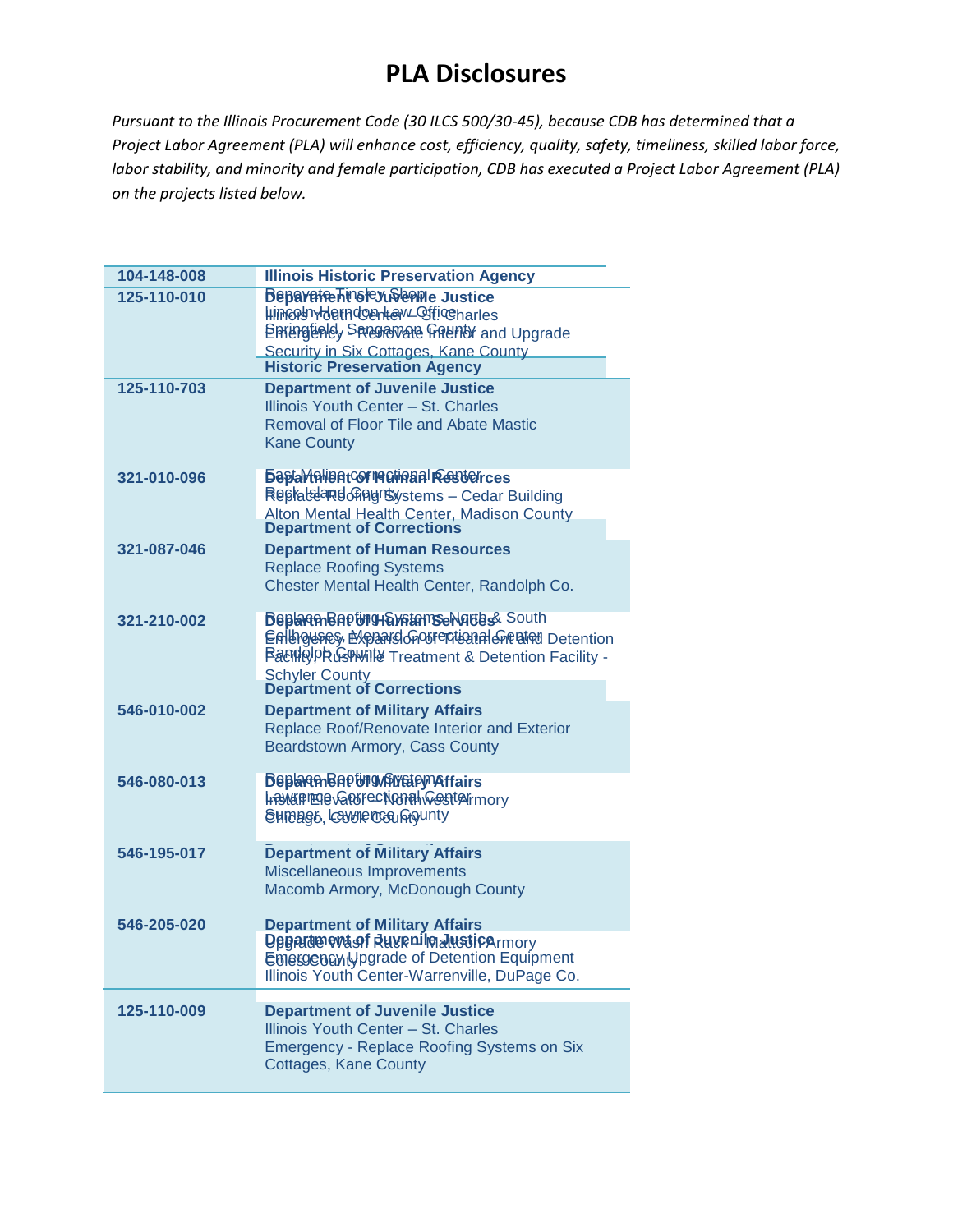| 546-205-704 | <b>Department of Military Affairs</b><br><b>Asbestos Abatement - Mattoon Armory</b><br><b>Coles County</b>                                                                                                                                       |
|-------------|--------------------------------------------------------------------------------------------------------------------------------------------------------------------------------------------------------------------------------------------------|
| 546-318-010 | <b>Department of Military Affairs</b><br><b>Construct Training Living Quarters (Billets)</b><br>Sparta Armory, Randolph County                                                                                                                   |
| 546-318-011 | <b>Department of Military Affairs</b><br><b>Construct Parking Lot</b><br>Sparta Armory, Randolph County                                                                                                                                          |
| 546-325-070 | <b>Department of Military Affairs</b><br>Replace Perimeter Fencing - Camp Lincoln<br>Springfield, Sangamon County                                                                                                                                |
| 546-325-071 | <b>Department of Military Affairs</b><br><b>Construct Parking Lot - Camp Lincoln</b><br>Springfield, Sangamon County                                                                                                                             |
| 546-375-005 | <b>Department of Military Affairs</b><br>Replace Roof/Renovate Interior and Exterior<br><b>Woodstock Armory, McHenry County</b>                                                                                                                  |
| 630-000-170 | <b>Department of Transportation</b><br>Various Improvements - District 1<br>Joliet, South Holland, Villa Park & Bolingbrook in<br>Will, DuPage & Cook Counties                                                                                   |
| 630-000-173 | <b>Department of Transportation</b><br><b>Construct Pole Building/Repair or Replace Roofing</b><br>Systems - Districts 2 & 4<br>East Moline, Aledo & Biggsville in<br>Rock Island, Mercer & Henderson Counties                                   |
| 630-000-175 | <b>Department of Transportation</b><br>Repair/Replace Roofing Systems - District 4<br>Wenona, Elpaso & Edwards in<br>Marshall, Woodford & Peoria Counties                                                                                        |
| 630-000-177 | <b>Department of Transportation</b><br>Repair/Replace Roofing Systems, Construct<br><b>Building Addition and Pole Building</b><br>Riverton, Sangamon County;<br>Decatur, Macon County; Lincoln, Logan County;<br>and Jacksonville, Morgan County |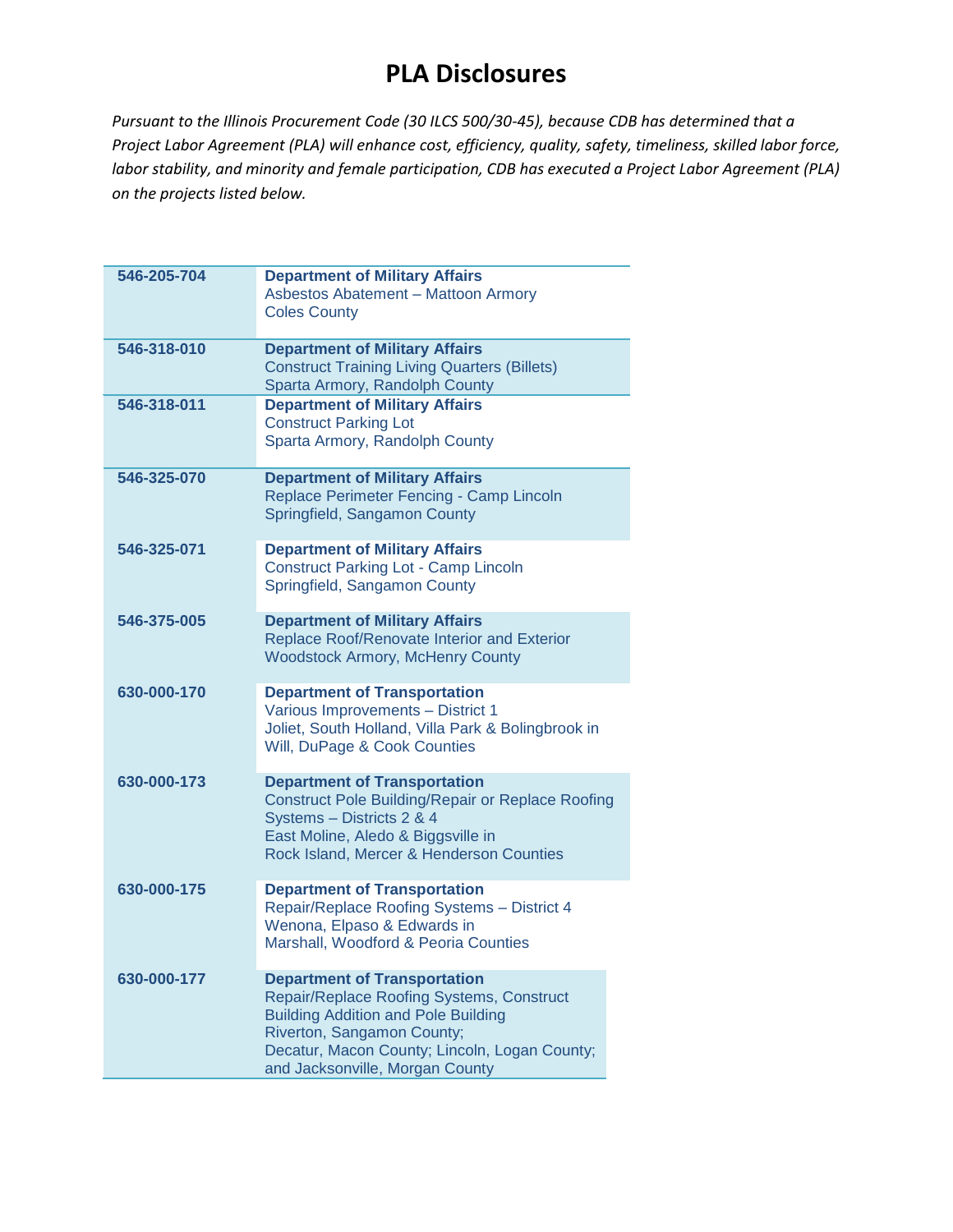| 630-000-178 | <b>Department of Transportation</b><br>Repair/Replace Roofing Systems and Construct<br><b>Building Addition</b><br>Olney, Richland County; and<br>Robinson, Crawford County;<br>and Effingham, Effingham County                                                                       |
|-------------|---------------------------------------------------------------------------------------------------------------------------------------------------------------------------------------------------------------------------------------------------------------------------------------|
| 630-000-179 | <b>Department of Transportation</b><br><b>Construct Cold Storage Building and Salt Dome</b><br>East St. Louis, St. Clair County and<br>Godfrey, Madison County                                                                                                                        |
| 630-000-180 | <b>Department of Transportation</b><br>Repair/Replace Roofing Systems, Replace<br>Septic System and Upgrade Electrical System<br>Vienna, Johnson County;<br>Dixon Springs, Pope County;<br>Carbondale, Jackson County;<br>Cairo, Alexander County; and<br>Murphysboro, Jackson County |
| 630-000-181 | <b>Department of Transportation</b><br>Replace Roofing Systems at District 6, Coalfield<br>Rest Area, in Montgomery County and District<br>8, Post Oak Rest Area, in Marion County                                                                                                    |
| 630-124-013 | <b>Department of Transportation</b><br>Repair/Replace Roofing Systems - District 1<br>Northbrook Maintenance Storage Facility<br><b>Cook County</b>                                                                                                                                   |
| 630-200-007 | <b>Department of Transportation</b><br><b>Upgrade Rest Area Walkway</b><br>Mississippi Rapids Rest Area<br>District 2 - Rock Island County                                                                                                                                            |
| 630-264-009 | <b>Department of Transportation</b><br><b>Construct Salt Storage Building - District 3</b><br><b>Pontiac Traffic Facility</b><br><b>Livingston County</b>                                                                                                                             |
| 630-350-004 | <b>Department of Transportation</b><br><b>Upgrade Water Tanks and HVAC Systems</b><br><b>Mackinaw Dells Rest Area</b><br>District 4 - Tazewell County                                                                                                                                 |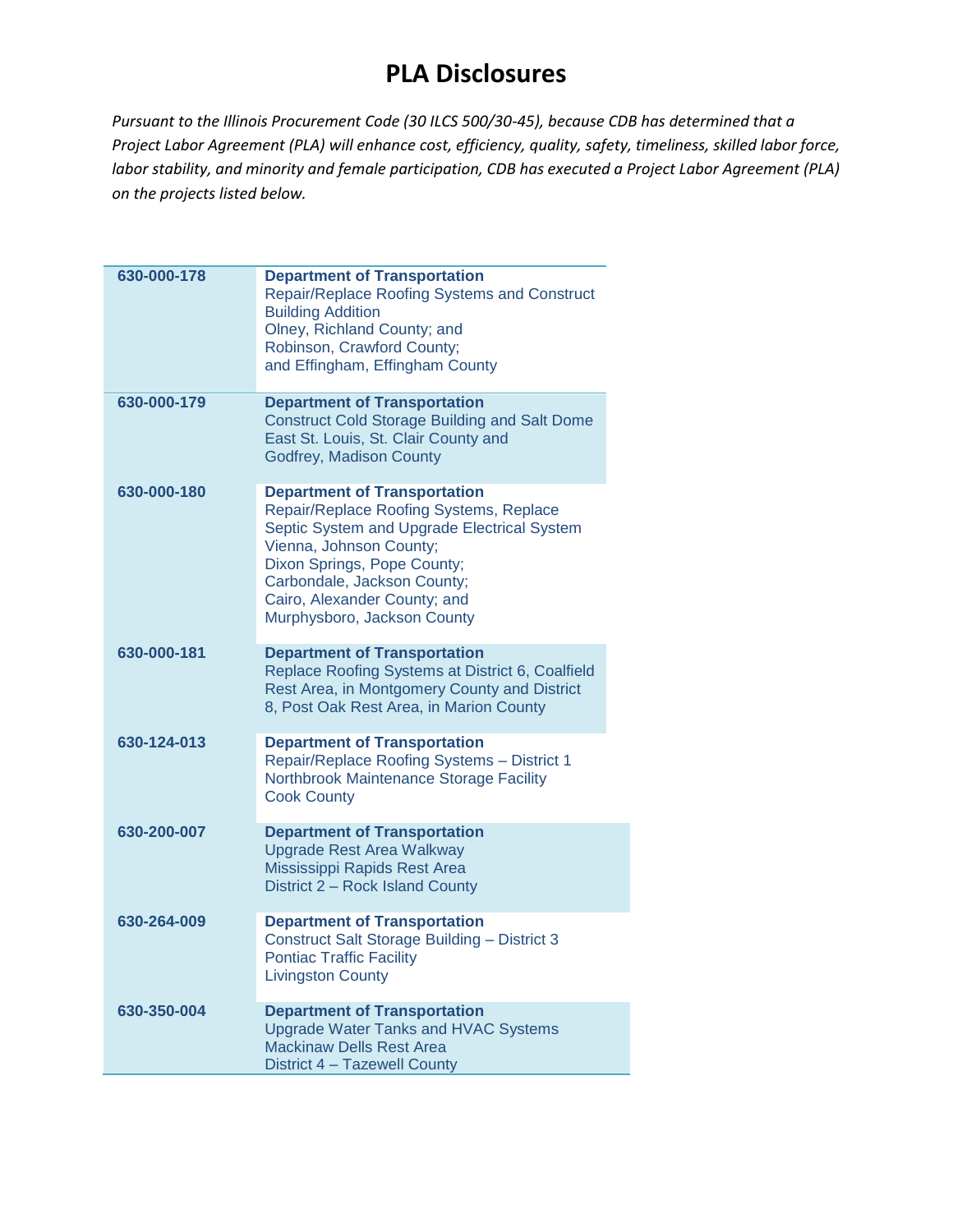| 630-437-036 | <b>Department of Transportation</b><br>Various Building Components - Remodeling<br>and Upgrading, Springfield, Sangamon County                                                                              |
|-------------|-------------------------------------------------------------------------------------------------------------------------------------------------------------------------------------------------------------|
| 630-565-004 | <b>Department of Transportation</b><br><b>Upgrade Rest Area Sewage Treatment Systems</b><br><b>Trail of Tears Rest Area</b><br>District 9 - Union County                                                    |
| 630-592-005 | <b>Department of Transportation</b><br>Upgrade Rest Area Sewage & Electrical<br>Systems - Fort Massac Rest Area<br>District 9, Massac County                                                                |
| 750-010-009 | <b>Office of the Secretary of State</b><br>Repair and Replace Historic Ornate Plaster<br>Ceilings - Michael J. Howlett Building<br>Springfield, Sangamon County                                             |
| 810-018-006 | <b>Illinois Community College Board</b><br>Olive-Harvey Comm. College<br>Construct a Transportation, Distribution and<br>Logistics Center in Chicago, Cook County                                           |
| 810-030-024 | <b>Illinois Community College Board</b><br><b>Replace Roofing Systems</b><br><b>Elgin Community College, Kane County</b>                                                                                    |
| 810-050-020 | <b>Illinois Community College Board</b><br><b>Kankakee Community College</b><br>Upgrade Accessibility - Technology Building<br><b>Kankakee County</b>                                                       |
| 810-062-025 | <b>Illinois Community College Board</b><br><b>Exterior Repairs - three Buildings</b><br>Sangamon & Menard Halls and Cass<br><b>Gymnasium Lincoln Land Community College</b><br>Springfield, Sangamon County |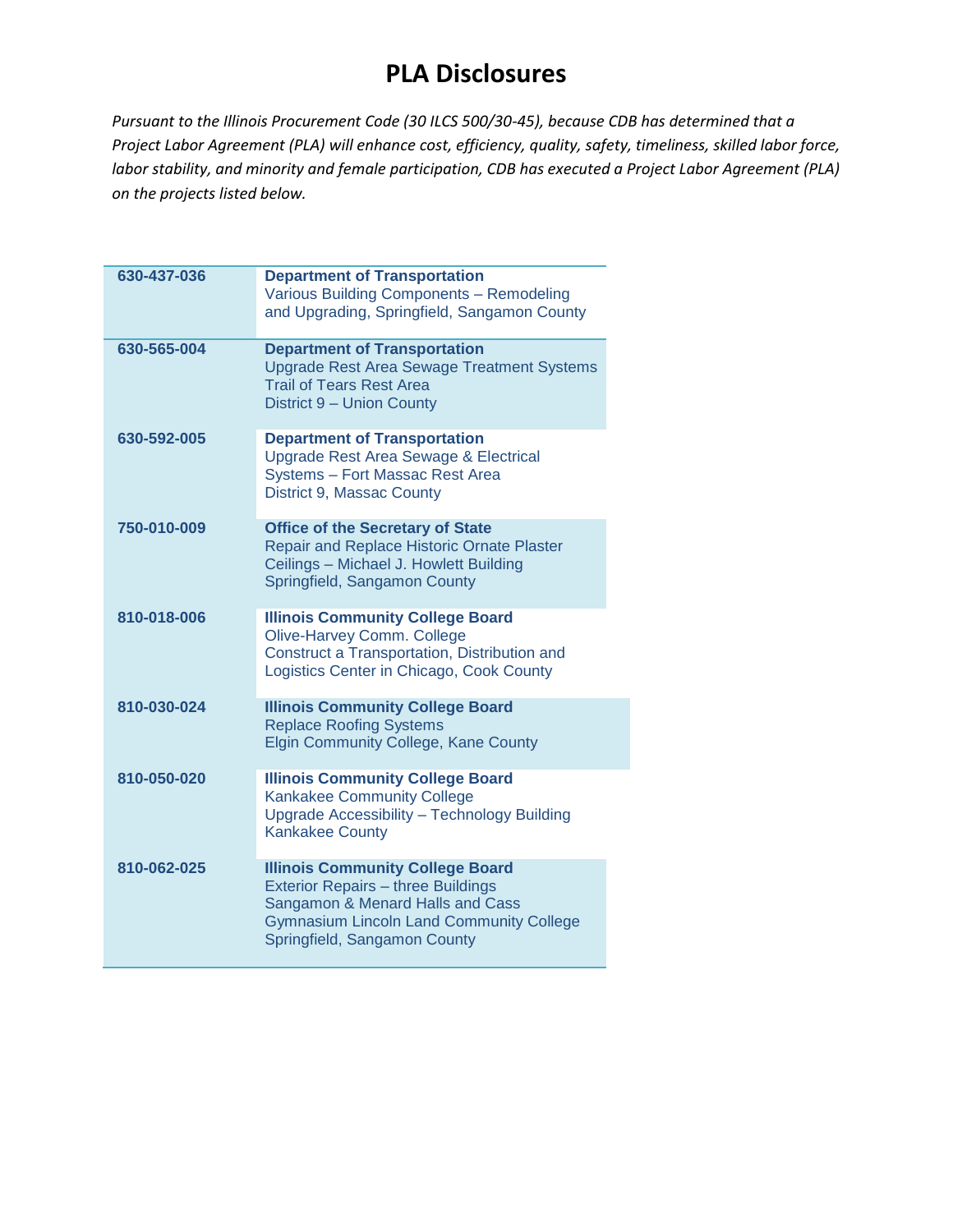| 810-076-015 | <b>Prairie State College</b><br><b>Concrete Repairs</b>                                                                                             |
|-------------|-----------------------------------------------------------------------------------------------------------------------------------------------------|
|             | Chicago Heights, Cook County                                                                                                                        |
| 810-086-014 | <b>Illinois Community College Board</b><br>Renovate Restrooms - Buildings H & I<br><b>Shawnee Community College</b><br><b>Ullin, Pulaski County</b> |
| 810-090-018 | <b>Illinois Community College Board</b><br>Replace Upper Roof - Votech Building<br>Spoon River College, Canton, Fulton County                       |
| 810-094-023 | <b>Illinois Community College Board</b><br>South Suburban College - South Holland<br><b>Renovate Restrooms - Cook County</b>                        |
| 810-096-705 | <b>Illinois Community College Board</b><br>Abate ACBM for Renovation of Technology<br>Building - Triton College - River Grove<br><b>Cook County</b> |
| 814-010-077 | <b>Chicago State University</b><br><b>Upgrade Utility Tunnel</b><br><b>Cook County</b>                                                              |
| 817-010-076 | <b>Northeastern Illinois University</b><br>Replace Roof/Repair Wall - Physical Education<br>Building, Chicago, Cook County                          |
| 817-010-077 | <b>Northeastern Illinois University</b><br>Replace Roof/Repair Wall - Library<br>Chicago, Cook County                                               |
| 825-020-149 | <b>Southern Illinois University</b><br><b>Renovate Greenhouses</b><br>Ag Sciences and Botany Teaching<br>Carbondale, Jackson County                 |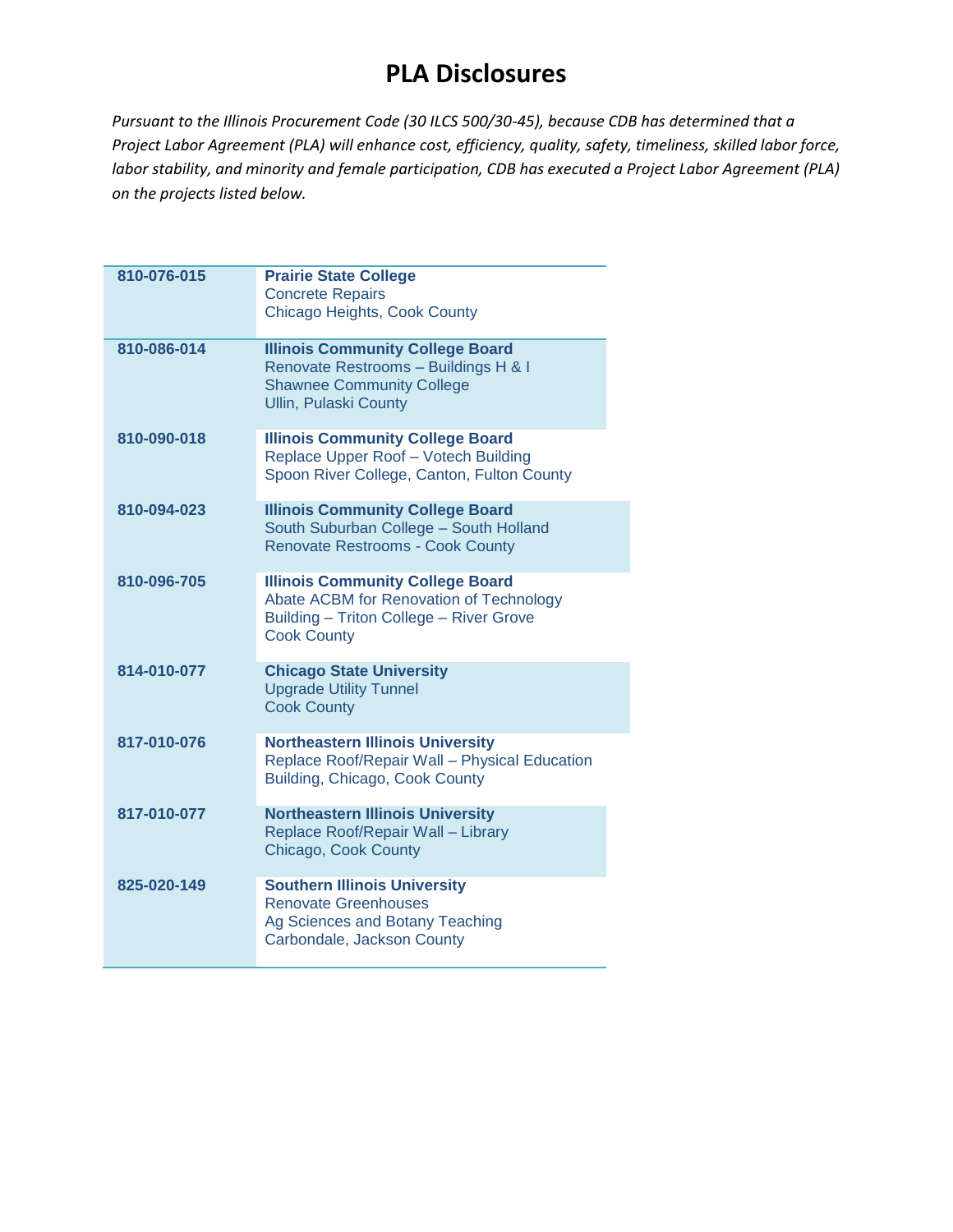| 825-020-150 | <b>Southern Illinois University - Carbondale</b><br><b>Upgrade Electrical Distribution System</b><br><b>Jackson County</b>                                        |
|-------------|-------------------------------------------------------------------------------------------------------------------------------------------------------------------|
| 825-020-151 | <b>Southern Illinois University - Carbondale</b><br>Upgrade Fire Alarm System - Seven Buildings<br><b>Jackson County</b>                                          |
| 825-020-152 | <b>Southern Illinois University - Carbondale</b><br><b>Demolish Carterville Campus</b><br><b>Jackson County</b>                                                   |
| 825-030-070 | <b>Southern Illinois University Edwardsville</b><br><b>Renovate Central Chiller Plant</b><br><b>Madison County</b>                                                |
| 825-030-709 | <b>Southern Illinois University - Edwardsville</b><br><b>Phase II- Abate Asbestos and Demolition</b><br><b>Madison County</b>                                     |
| 830-030-155 | University of Illinois - Chicago<br><b>Exterior Repairs - Various Buildings</b><br><b>Cook County</b>                                                             |
| 830-030-158 | <b>Board of Higher Education</b><br>Upgrade HVAC System - Daley Library<br>University of Illinois Chicago, Cook County                                            |
| 102-040-009 | <b>Department of Natural Resources</b><br><b>Rehabilitate Exterior Wall System</b><br><b>Dickson Mounds Museum</b><br>Lewistown, Fulton County                    |
| 102-419-077 | <b>Department of Natural Resources</b><br>Upgrade Lodge Attic Ventilation and Exhaust Air<br>Systems - Pere Marquette State Park<br><b>Grafton, Jersey County</b> |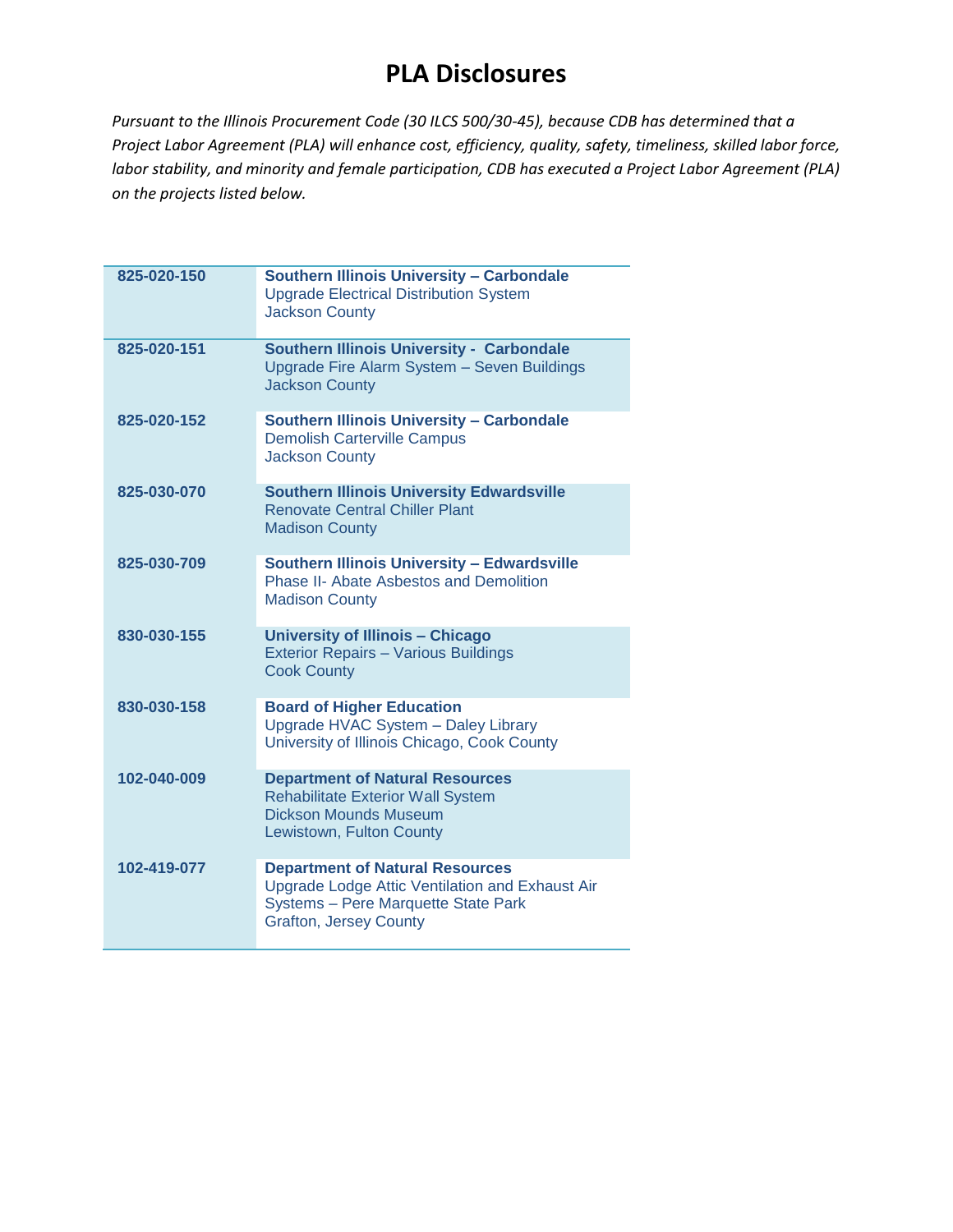| 102-704-049 | <b>Department of Natural Resources</b><br><b>Construct Sub-Impoundment</b><br>Carlyle Lake State Fish & Wildlife Area<br>Vandalia, Fayette County |
|-------------|---------------------------------------------------------------------------------------------------------------------------------------------------|
| 814-010-071 | <b>Chicago State University</b><br>Renovate/Upgrade Jones Convocation Center<br>Chicago, Cook County                                              |
| 810-064-019 | <b>John A Logan Community College</b><br>Build-Out 2 <sup>nd</sup> Floor - Community Health Education<br>Center, Carterville, Williamson County   |
| 816-010-038 | <b>Governor's State University</b><br><b>Campus Roadway and Sidewalk Improvements</b><br><b>University Park, Will County</b>                      |
| 125-003-003 | <b>Illinois Youth Center - Harrisburg</b><br><b>Emergency</b> – Replace Roofing Systems<br>Harrisburg, Saline County                              |
| 546-290-012 | <b>Department of Military Affairs</b><br><b>Construct Loading Ramp</b><br>Rock Falls Armory, Whiteside County                                     |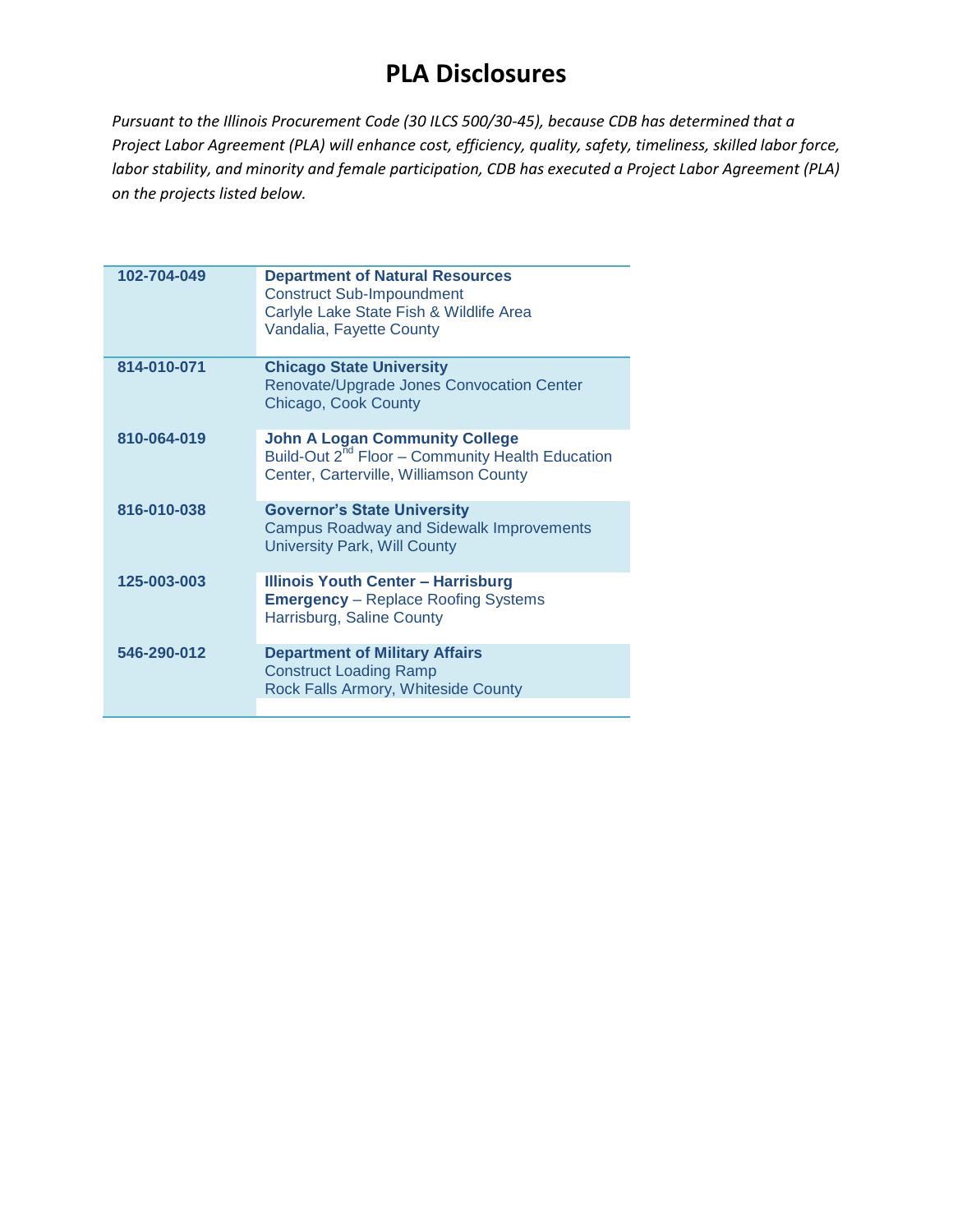*Pursuant to the Illinois Procurement Code (30 ILCS 500/30-45), because CDB has determined that a Project Labor Agreement (PLA) will enhance cost, efficiency, quality, safety, timeliness, skilled labor force, labor stability, and minority and female participation, CDB has executed a Project Labor Agreement (PLA) on the projects listed below.*

#### **FY-12 039-060-048 Department of Agriculture** Repair the Southern Illinois Center Building, DuQuoin State Fairgrounds, Perry County; **039-150-169 Department of Agriculture** Emergency Multi-purpose Arena Canopy , Illinois State Fairgrounds, Springfield, Sangamon County; **039-150-170 Department of Agriculture** Illinois State Fairgrounds Repair and Replace Roofing Systems Springfield, Sangamon County **040-000-002 Department of Veteran's Affairs** Provide Fire Suppression Sprinklers Statewide at the Anna, LaSalle, Manteno and Quincy Veterans' Homes in Union, LaSalle, Kankakee & Adams Counties **040-060-014 Department of Veterans' Affairs** Replace Security System, Anna Veterans' Home – Union County; **040-060-015 Department of Veterans' Affairs** Replace Roofing Systems Anna Veterans' Home, Union County **102-083-006 Department of Natural Resources** Repair Light Poles, World Shooting & Recreational Complex, Sparta, Randolph County; **102-266-003 Department of Natural Resources** Improve Boat Access, Powerton Lake Fish and Wildlife Area, Tazewell County; **102-340-017 Department of Natural Resources** Renovate and Replace Yellow-Head Marsh Dam Culverts, Moraine Hills State Park, McHenry County; **102-457-003 Department of Natural Resources** Rehabilitate South Pool Boat Access, Coffeen Lake Fish & Wildlife Area, Montgomery County; **102-510-033 Department of Natural Resources** Develop Boat Access , Lincoln Trail State Park, Clark County; **102-520-009 Department of Natural Resources** Rehabilitate Boat Access Wolf Creek State Park, Shelby County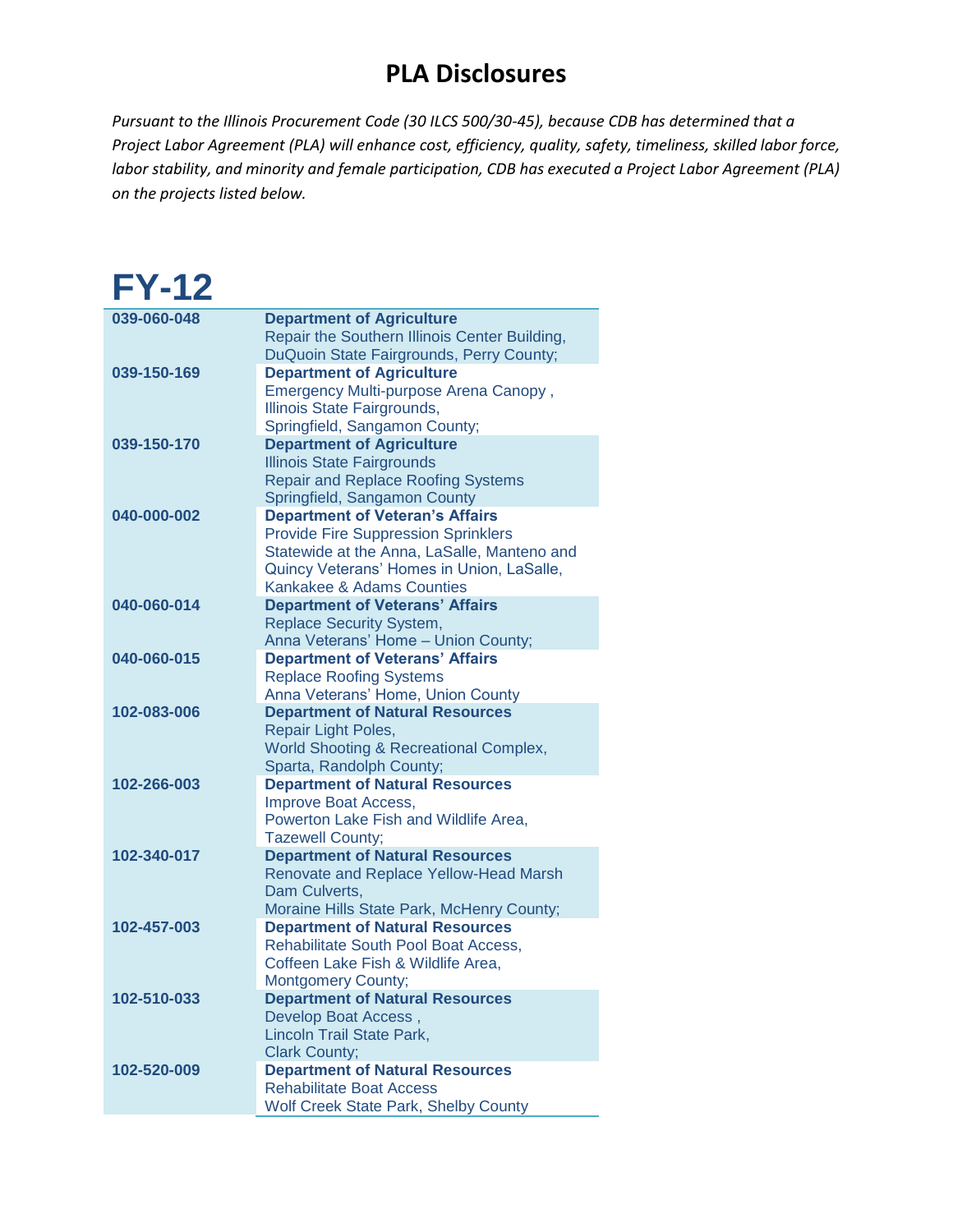| 102-777-016<br>120-008-015 | <b>Department of Natural Resources</b><br><b>Flagship Boatel Repairs,</b><br>Wayne Fitzgerald State Park,<br>Jefferson County;<br><b>Department of Corrections</b>  |
|----------------------------|---------------------------------------------------------------------------------------------------------------------------------------------------------------------|
|                            | <b>Renovate Freezers</b><br><b>Illinois River Correctional Center</b><br>Canton, Fulton County                                                                      |
| 120-021-013                | <b>Department of Corrections</b><br><b>Replace Roofing Systems,</b><br>Southwestern Correctional Center,<br>St. Clair County;                                       |
| 120-070-010                | <b>Department of Corrections</b><br>Replace Roofing System,<br>Dixon Springs Book Camp-Pope County                                                                  |
| 120-070-012                | <b>Department of Corrections</b><br>Repair Dorm Building,<br>Dixon Springs Boot Camp, Pope County;                                                                  |
| 120-075-055                | <b>Department of Corrections</b><br><b>Replace Roofing Systems</b><br>Dixon Correctional Center, Lee County                                                         |
| 120-135-059                | <b>Department of Corrections</b><br><b>Replace Roofing Systems</b><br><b>Logan Correctional Center</b><br>Lincoln, Logan County                                     |
| 120-255-024                | <b>Department of Corrections</b><br><b>Replace Windows</b><br><b>Shawnee Correctional Center</b><br>Vienna, Johnson County                                          |
| 125-003-002                | <b>Department of Juvenile Justice</b><br><b>Emergency Project to Repair/Replace Boiler</b><br>Room Equipment - Illinois Youth Center,<br>Harrisburg, Saline County; |
| 125-110-004                | <b>Department of Juvenile Justice</b><br>Replace Roofing System,<br>Illinois Youth Center - St. Charles,<br>Kane County;                                            |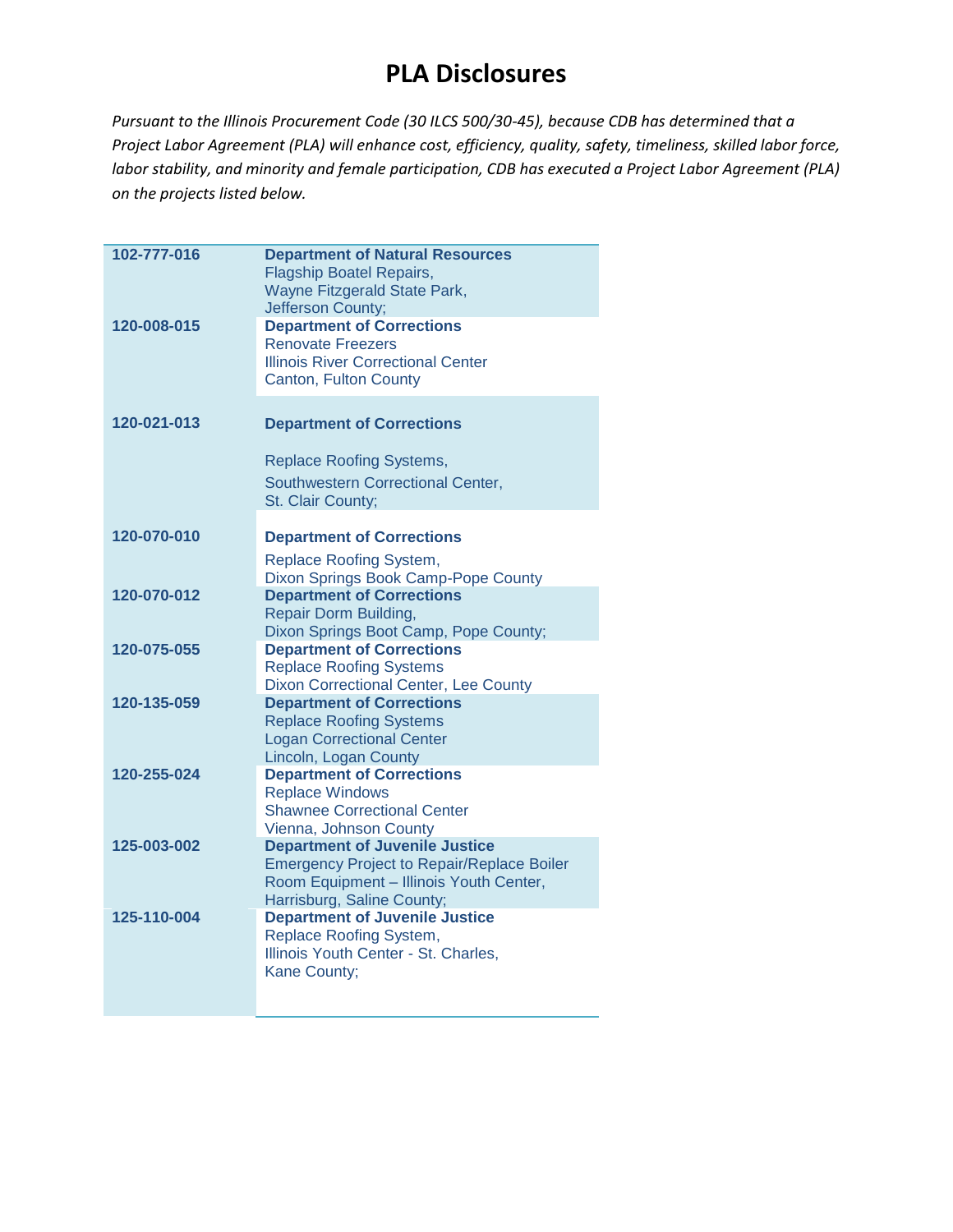| 125-110-007 | <b>Department of Juvenile Justice</b><br><b>Emergency Roof Replacement</b><br>Illinois Youth Center - St. Charles<br><b>Kane County</b>                                      |
|-------------|------------------------------------------------------------------------------------------------------------------------------------------------------------------------------|
| 125-110-008 | <b>Department of Juvenile Justice</b><br><b>Illinois Youth Center</b><br><b>Renovate Intake Building</b><br>St. Charles, Kane County                                         |
| 125-195-002 | <b>Department of Juvenile Justice</b><br><b>Replace Roofing Systems,</b><br>Illinois Youth Center - Pere Marquette,<br><b>Jersey County;</b>                                 |
| 250-000-013 | <b>Dept of Central Management Services</b><br>Install Generator/Upgrade Electrical,<br>Statewide Program,<br>Chicago, Cook County;                                           |
| 250-188-013 | <b>Dept of Central Management Services</b><br>Replace Chillers, Cooling tower and Air<br>Handling Units - Research & Collection Center<br>Springfield, Sangamon County       |
| 250-189-013 | <b>Dept of Central Management Services</b><br><b>Provide Exterior Electrical Access,</b><br><b>Springfield Computer Facility,</b><br>Sangamon County;                        |
| 250-189-014 | <b>Dept of Central Management Services</b><br>Upgrade Lighting-Computer Facility,<br>Springfield, Sangamon County;                                                           |
| 250-189-015 | <b>Dept of Central Management Services</b><br>Replace Emergency Generators and Upgrade<br><b>Electrical, Springfield Central Computer Facility</b><br><b>Sangamon County</b> |
| 250-197-015 | <b>Dept of Central Management Services</b><br><b>Replace Roof and Exterior Repairs</b><br>Elgin Regional Office Building, Kane County                                        |
| 250-250-008 | <b>Dept of Central Management Services</b><br>Replace Roof - Peoria Regional Office Building<br><b>Peoria County</b>                                                         |
| 291-275-003 | <b>Department of State Police</b><br>Upgrade Elevators - Franklin Complex Illinois,<br>State Police Headquarters, Sangamon County;                                           |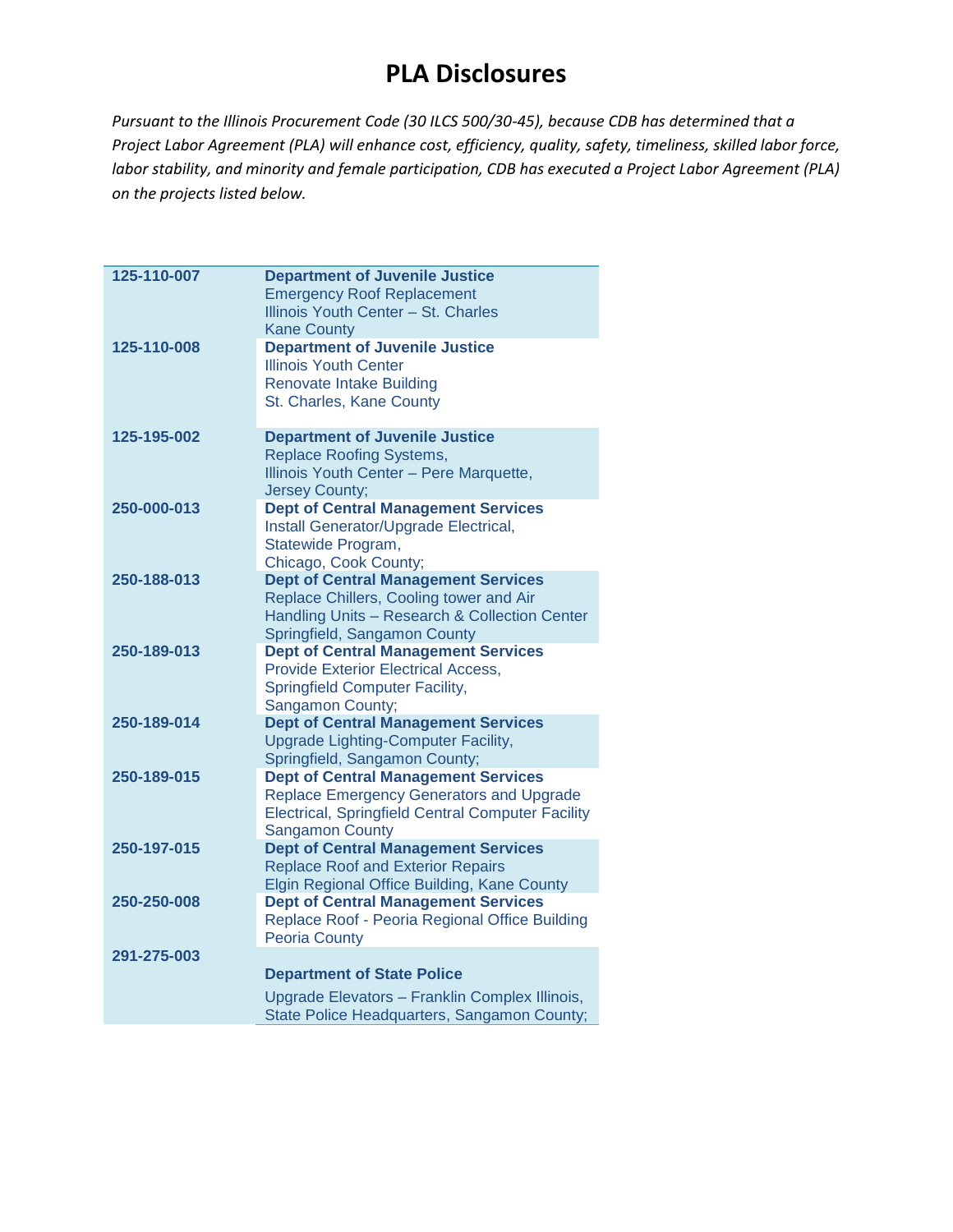| 321-015-092 | <b>Department of Human Services,</b><br>Replace Roofing Systems on Main and        |
|-------------|------------------------------------------------------------------------------------|
|             | Magnolia, Choate Mental Health & Dev. Center<br>Anna, Union County;                |
| 321-100-122 | <b>Department of Human Services</b>                                                |
|             | Replace Roof Section on Tooper Center,                                             |
|             | Shapiro Developmental Center,                                                      |
|             | Kankakee, Kankakee County;                                                         |
| 321-115-066 | <b>Department of Human Services</b>                                                |
|             | <b>Renovate Residential Pavilions,</b>                                             |
|             | Madden Mental Health Center,<br>Hines, Cook County;                                |
|             |                                                                                    |
| 321-115-067 | <b>Department of Human Services</b>                                                |
|             | Renovate for Life Safety Compliance,                                               |
|             | Madden Mental Health Center,                                                       |
|             | Hines, Cook County;                                                                |
| 321-125-052 | <b>Department of Human Services</b>                                                |
|             | Upgrade Lighting - McFarland Dev. Center,                                          |
|             | Springfield, Sangamon County;                                                      |
| 546-015-021 | <b>Department of Military Affairs</b>                                              |
|             | Miscellaneous Improvements,                                                        |
| 546-045-024 | <b>Bloomington Armory, McLean County;</b><br><b>Department of Military Affairs</b> |
|             | Replace Roof/Interior and Exterior Repairs,                                        |
|             | Midway Armory, Chicago, Cook County;                                               |
| 546-070-025 | <b>Department of Military Affairs</b>                                              |
|             | Replace Roof/Exterior Repairs,                                                     |
|             | General Jones Armory, Chicago, Cook County;                                        |
| 546-108-003 | <b>Department of Military Affairs</b>                                              |
|             | Replace Roof/Renovate Interior and Exterior                                        |
|             | Calumet Armory (Donnelley Building),                                               |
|             | Chicago, Cook County;                                                              |
| 546-125-012 | <b>Department of Military Affairs</b>                                              |
|             | Replacing Roof/Interior and Exterior Upgrades,                                     |
|             | Effingham Armory, Effingham County;                                                |
| 546-140-009 | <b>Department of Military Affairs</b>                                              |
|             | <b>Construct Military Vehicle Parking,</b><br>Galesburg Armory, Knox County;       |
| 546-185-012 | <b>Department of Military Affairs</b>                                              |
|             | Renovate Armory/Upgrade Mechanical                                                 |
|             | <b>Systems</b>                                                                     |
|             | Lawrenceville Armory, Lawrence County                                              |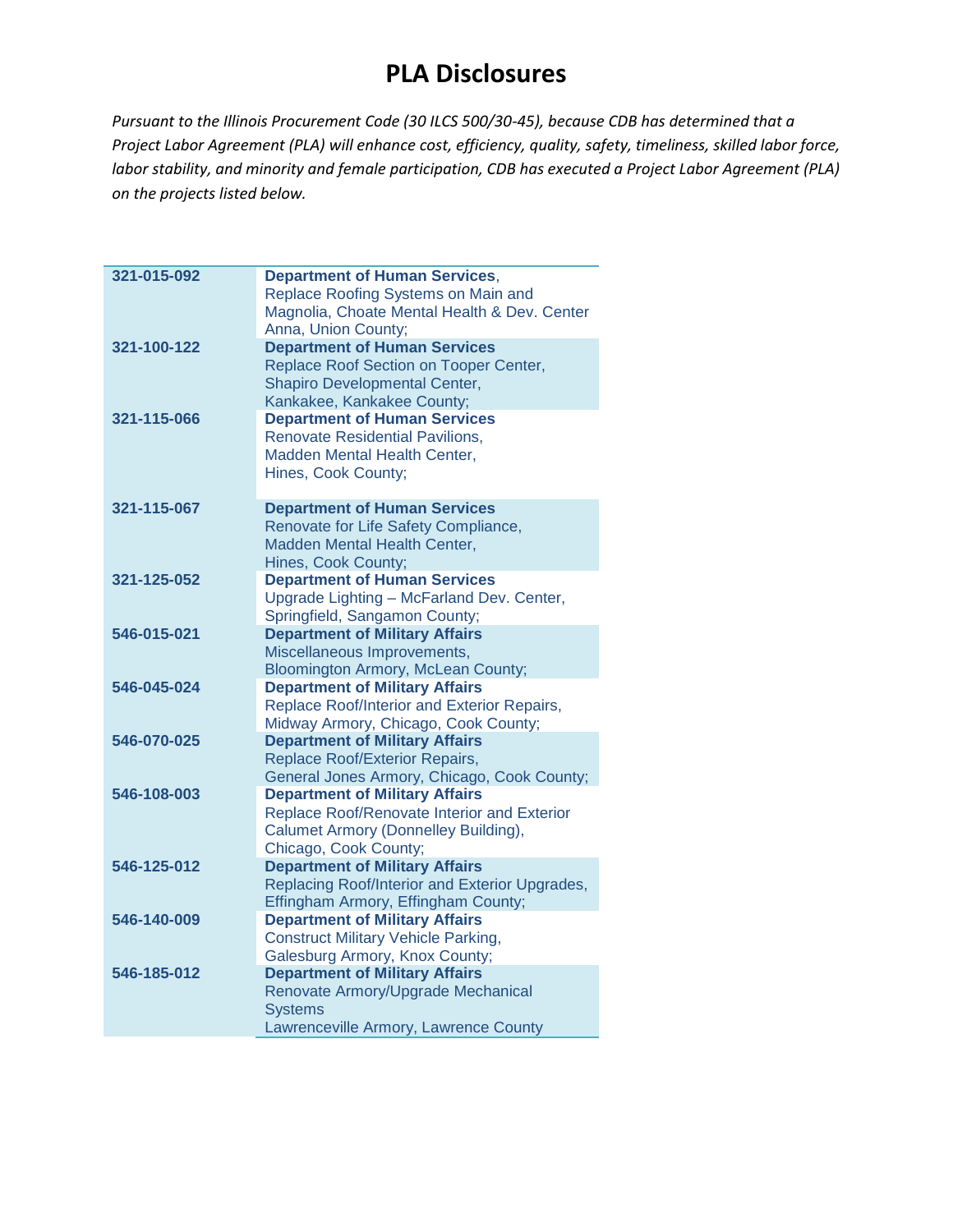| 546-205-019 | <b>Department of Military Affairs</b><br><b>Construct Military Vehicle Parking and Wash</b> |
|-------------|---------------------------------------------------------------------------------------------|
|             | Rack, Mattoon Armory, Coles County;                                                         |
| 546-250-017 | <b>Department of Military Affairs</b>                                                       |
|             | <b>Construct Military Vehicle Parking,</b>                                                  |
|             | Paris Armory - Edgar County;                                                                |
| 546-260-021 | <b>Department of Military Affairs</b>                                                       |
|             | Replace Roof - AMSA Building,                                                               |
|             | Peoria Armory, Peoria County;                                                               |
| 546-260-022 | <b>Department of Military Affairs</b>                                                       |
|             | Upgrade Site Roads and Drainage,                                                            |
|             | Peoria Armory - Peoria County;                                                              |
| 546-318-007 | <b>Department of Military Affairs</b>                                                       |
|             | <b>Construct Training Living Quarters (Billets),</b>                                        |
|             | Sparta Armory, Randolph County;                                                             |
| 546-325-069 | <b>Department of Military Affairs</b>                                                       |
|             | Replace Roof/Interior and Exterior Repairs,                                                 |
|             | AGO Building, Camp Lincoln,                                                                 |
|             | Springfield, Sangamon County;                                                               |
| 624-060-030 | <b>Department of Revenue</b>                                                                |
|             | Repair Emergency Generator,                                                                 |
|             | Revenue Building (Willard Ice Building),                                                    |
|             | Springfield, Sangamon County;                                                               |
| 630-000-155 | <b>Department of Transportation</b>                                                         |
|             | Replace Metal Roofing System, Replace                                                       |
|             | <b>Windows, Exterior Repairs and Upgrade</b>                                                |
|             | Boilers - I-57 (Markham), Traffic Systems                                                   |
|             | Center (Oak Park) and Northside Sign Shop<br>(Chicago), Cook County;                        |
|             |                                                                                             |
| 630-000-156 | <b>Department of Transportation</b>                                                         |
|             | <b>Construct Three Drying Structures, Replace</b>                                           |
|             | Salt Dome Roofing Systems and Exterior                                                      |
|             | Repairs/Construct Female Restroom--Shales,<br>Stony Island, St. Charles, Elgin, Northfield  |
|             | (Edens), Arlington Heights and Grayslake,                                                   |
|             | Illinois - Cook, Kane & Lake Counties;                                                      |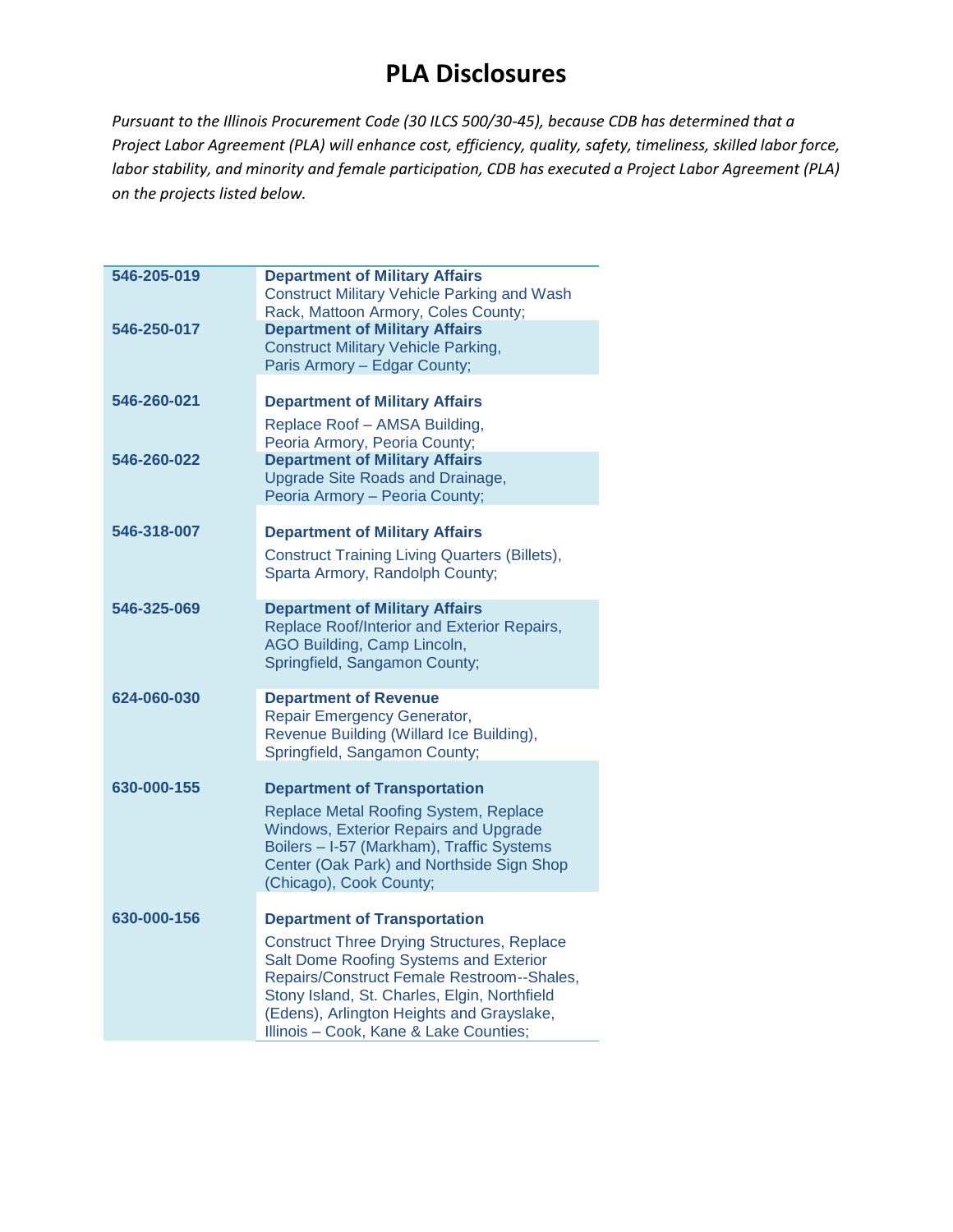| 630-000-157 | <b>Department of Transportation</b><br>Install Oil Separator/Connect to City,<br>Sewer/Replace Roofing Systems,<br>Rockford, Roscoe, Mt. Carroll and Eleroy,<br>Illinois - Statewide Program-Winnebago,<br><b>Carroll &amp; Stephenson Counties;</b> |
|-------------|------------------------------------------------------------------------------------------------------------------------------------------------------------------------------------------------------------------------------------------------------|
| 630-000-158 | <b>Department of Transportation</b><br><b>Renovate Salt Domes,</b><br>LaSalle and Princeton, Illinois,<br><b>LaSalle and Bureau Counties;</b>                                                                                                        |
| 630-000-159 | <b>Department of Transportation</b><br>Renovate Repair Salt Domes,<br>Renovate Towanda Team Section,<br>Edwards, Macomb and Towanda -<br>Peoria, McDonough & McLean Counties;                                                                        |
| 630-000-160 | <b>Department of Transportation</b><br>Renovate/Construct Restrooms, Upgrade,<br><b>HVAC Systems and Construct Material</b><br>Storage Building-Tuscola, Paris & Champaign<br>Douglas, Edgar & Champaign Counties;                                   |
| 630-000-161 | <b>Department of Transportation</b><br><b>Construct Storage and Pole Buildings,</b><br>Renovate Salt Dome - Carlinville, Springfield<br>and Barry - Macoupin, Sangamon & Pike<br>Counties:                                                           |
| 630-000-162 | <b>Department of Transportation</b><br><b>Renovate Salt Dome and Construct Wash Bay</b><br>and Maintenance Building,<br>Taylorville and Decatur - Christian and Macon<br>Counties;                                                                   |
| 630-000-163 | <b>Department of Transportation</b><br><b>Construction Addition and Upgrade HVAC</b><br>System, District 7 Headquarters,<br>Effingham, Effingham County;                                                                                             |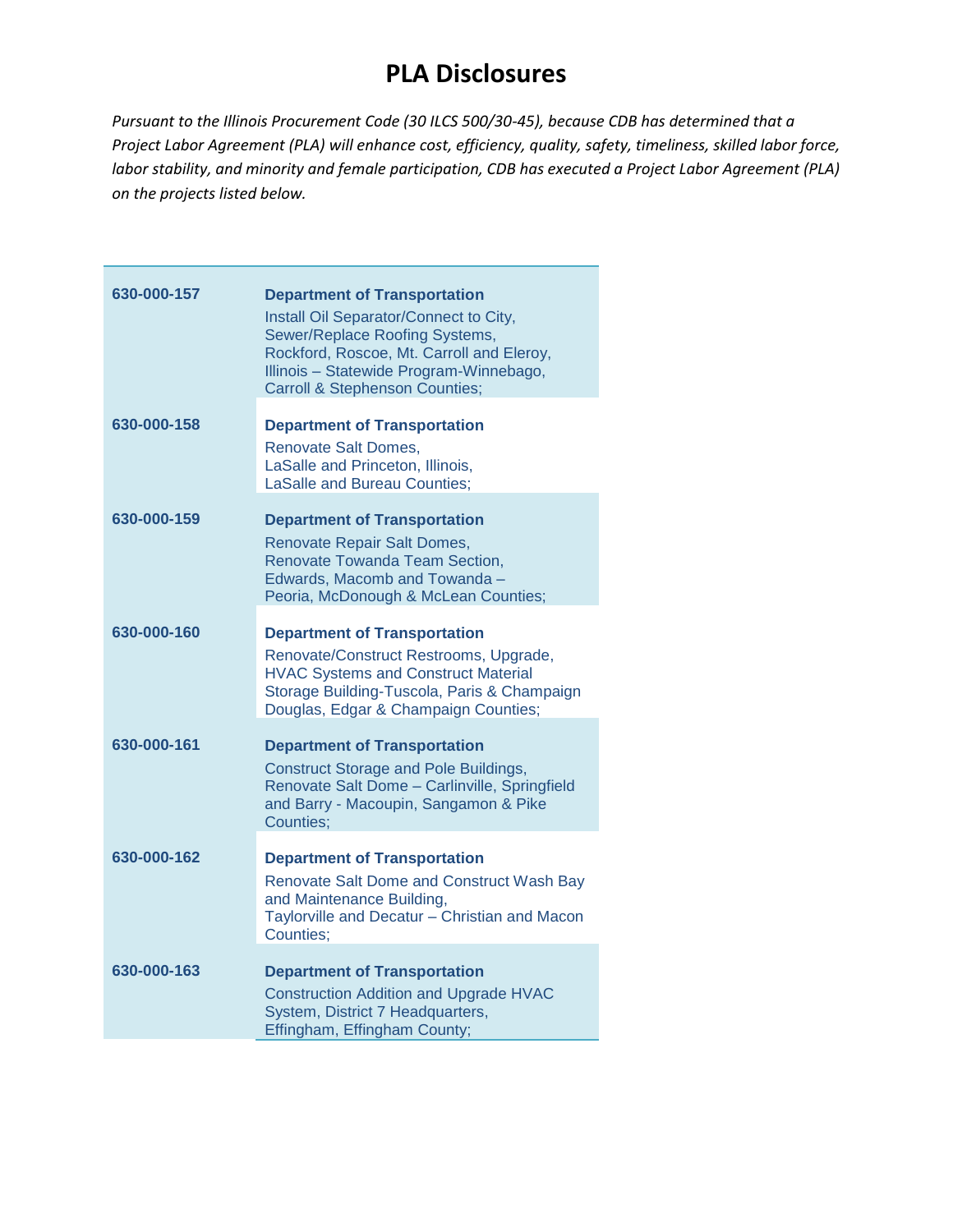| 630-000-164 | <b>Department of Transportation</b><br><b>Upgrade Electrical and Ventilating Systems,</b><br>Relocate Heating System and Install Oil<br>Separators - East S. Louis, Belleville,<br>Highland, Wood River, Carrollton, Jerseyville,<br>and Hamel - St. Clair, Madison, Jersey &<br><b>Greene Counties:</b> |
|-------------|----------------------------------------------------------------------------------------------------------------------------------------------------------------------------------------------------------------------------------------------------------------------------------------------------------|
| 630-000-165 | <b>Department of Transportation</b><br>Construct Salt Dome, Construct Pole Building,<br>and Renovate/Construct Restrooms -<br>Nashville, Lebanon and Carlyle - Washington,<br>Clinton & St. Clair Counties;                                                                                              |
| 630-000-166 | <b>Department of Transportation</b><br><b>Construct Wood Frame Extension,</b><br><b>Renovate/Construct Restrooms and Renovate</b><br>Salt Dome - Murphysboro, Pinckneyville, West<br>City and Anna - Jackson, Perry, Franklin &<br><b>Union Counties;</b>                                                |
| 630-000-167 | <b>Department of Transportation</b><br><b>Upgrade Restrooms,</b><br>Salt Kettle (Danville I-74) and Illinois Prairie<br>(Pesotum I-57) Rest Areas,<br>Vermillion and Champaign Counties;                                                                                                                 |
| 630-000-168 | <b>Department of Transportation</b><br>Renovate Rest Areas,<br>Gateway Rest Area (Mascoutah I-64) and<br>Silver Lake Rest Area (Highland I-70),<br>St. Clair and Madison Counties;                                                                                                                       |
| 630-000-169 | <b>Department of Transportation</b><br>Install Oil Separator/Construct Maintenance<br>Building, Lynn and Geneseo, Illinois<br><b>Knox and Henry Counties</b>                                                                                                                                             |
| 630-010-121 | <b>Department of Transportation, Phase IV</b><br>Various Improvements - District 3,<br>Statewide Progra                                                                                                                                                                                                  |
| 630-028-005 | <b>Department of Transportation</b><br>Upgrade HVAC Systems,<br>Prairie View Rest Areas (Monee I-57),<br><b>Will County</b>                                                                                                                                                                              |
| 630-097-004 | <b>Department of Transportation</b><br>Replace Roof and Windows/Tuckpointing,<br>District 1 Headquarters, Chicago, Cook County                                                                                                                                                                           |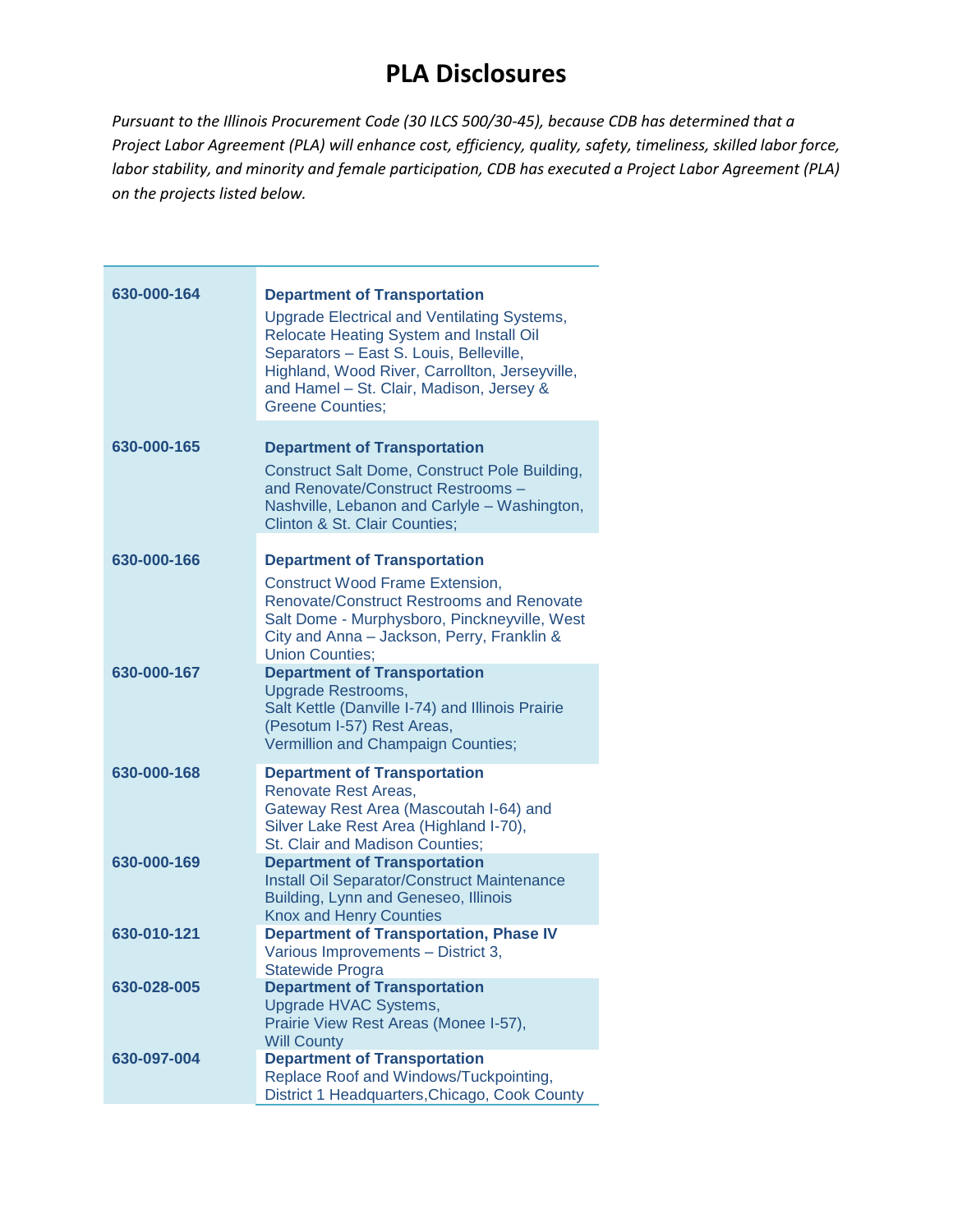| 630-168-006  | <b>Department of Transportation</b><br><b>Renovate Salt Dome/Renovate for Office</b><br>Space Milan Maintenance Storage Facility,<br><b>Rock Island County;</b> |
|--------------|-----------------------------------------------------------------------------------------------------------------------------------------------------------------|
| 630-256-027  | <b>Department of Transportation</b><br>Upgrade HVAC System,<br>District 3 Headquarters - LaSalle County;                                                        |
| 630-341-004  | <b>Department of Transportation</b><br><b>Replace Roofing Systems,</b><br>Pride of the Prairie Rest Area (Argenta I-72),<br><b>Macon County;</b>                |
| 630-442-047  | <b>Department of Transportation</b><br>Upgrade HVAC System,<br>Administration (Hanley) Building,<br>Sangamon County;                                            |
| 630-442-048  | <b>Department of Transportation</b><br><b>Repair Building Exterior to Prevent Water</b><br>Infiltration, Administration (Hanley) Building,<br>Sangamon County;  |
| 630-572-022  | <b>Department of Transportation</b><br><b>Emergency-Replace Roofing System</b><br><b>IDOT</b> - District #9 Headquarters<br>Carbondale, Jackson County          |
| 750-020-014  | <b>Office of the Secretary of State of Illinois</b><br>William G. Stratton Building - Replace Roof<br>Springfield, Sangamon County                              |
| 772-011-S02  | <b>Spring Valley Elementary 99</b><br><b>Bureau County;</b>                                                                                                     |
| 772-017-S04  | <b>Virginia Community Unit School District 64</b><br>Cass County;                                                                                               |
| 772-027-S02  | <b>Wesclin CUSD 3, Clinton County</b>                                                                                                                           |
| 772-031-S143 | <b>Hazel Crest School District 152.5</b><br><b>Cook County;</b>                                                                                                 |
| 772-045-S04  | <b>Paris Cooperative High School</b><br><b>Edgar County</b>                                                                                                     |
| 772-051-S04  | <b>Ramsey Community Unit School District</b><br>204, Fayette County;                                                                                            |
| 772-081-S07  | Mt. Vernon Township High School District<br>201, Jefferson County;                                                                                              |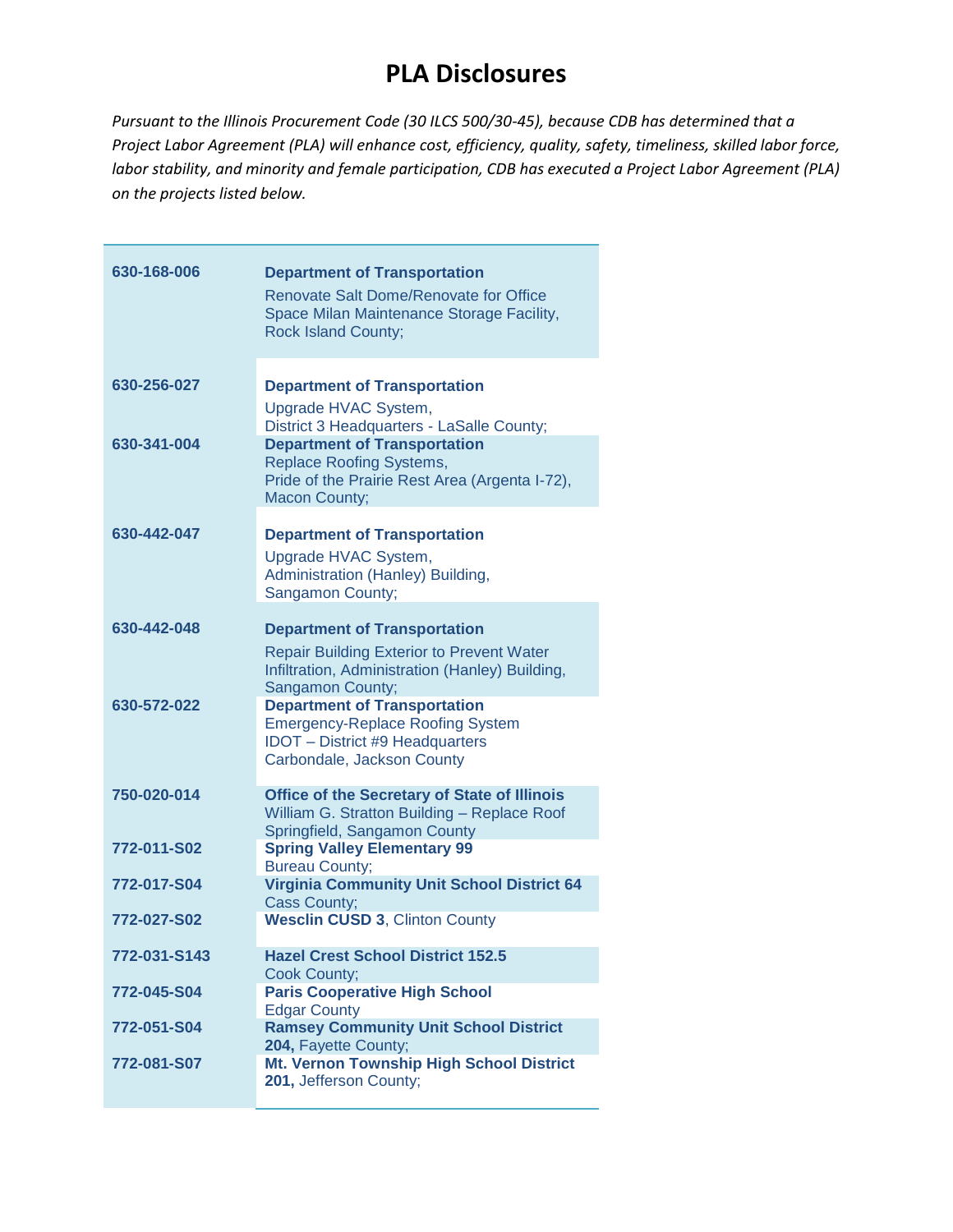| 772-095-S02 | <b>Knoxville Community Unit School District</b>                                                                                                                            |
|-------------|----------------------------------------------------------------------------------------------------------------------------------------------------------------------------|
|             | 202 Knox County;                                                                                                                                                           |
| 772-111-015 | Harvard CUSD 50, McHenry County;                                                                                                                                           |
| 772-135-S03 | <b>Panhandle Community Unit School District</b><br>2, Montgomery County;                                                                                                   |
| 772-141-S09 | <b>Rochelle Community Consolidated School</b><br>District 231; Ogle County;                                                                                                |
| 772-181-S05 | <b>Shawnee Community Unit School District</b><br>84, Union County;                                                                                                         |
| 772-199-S08 | <b>Marion CUSD 2, Williamson County</b>                                                                                                                                    |
| 810-004-007 | <b>Illinois Community College Board</b><br><b>Expand Campus Parking</b><br><b>Black Hawk Community College</b><br>Moline, Rock Island County, Illinois                     |
| 810-024-039 | <b>Illinois Community College Board</b><br>Upgrade Road,<br>Danville Area Community College,<br>Vermilion County;                                                          |
| 810-026-013 | <b>Illinois Community College Board</b><br><b>Renovate South Wing</b><br><b>Richland Community College</b><br>Decatur, Macon County, Illinois                              |
| 810-028-023 | <b>Illinois Community College Board</b><br>Construct Campus Maintenance Center,<br><b>College of DuPage</b><br>Glen Ellyn, DuPage County                                   |
| 810-028-024 | <b>ICCB - College of DuPage</b><br>Demolish Temporary Buildings-M, K, OCC & L,<br>Glen Ellyn, DuPage County;                                                               |
| 810-032-024 | <b>Illinois Community College Board,</b><br><b>Construct One Stop Admissions and</b><br>Campus/Student Center,<br>William Rainey Harper College,<br>Palatine, Cook County; |
| 810-034-011 | <b>ICCB - Highland Community College</b><br><b>Upgrade HVAC System/Replace Windows</b><br><b>Freeport, Stephenson County</b>                                               |
| 810-035-005 | <b>ICCB - Heartland Community College</b><br><b>Upgrade Campus Roadways and Parking Lots</b><br>Normal, Mclean County                                                      |
| 810-036-021 | <b>ICCB - Illinois Central College</b><br>Renovate Classrooms, Offices and Corridors<br><b>East Peoria, Tazewell County</b>                                                |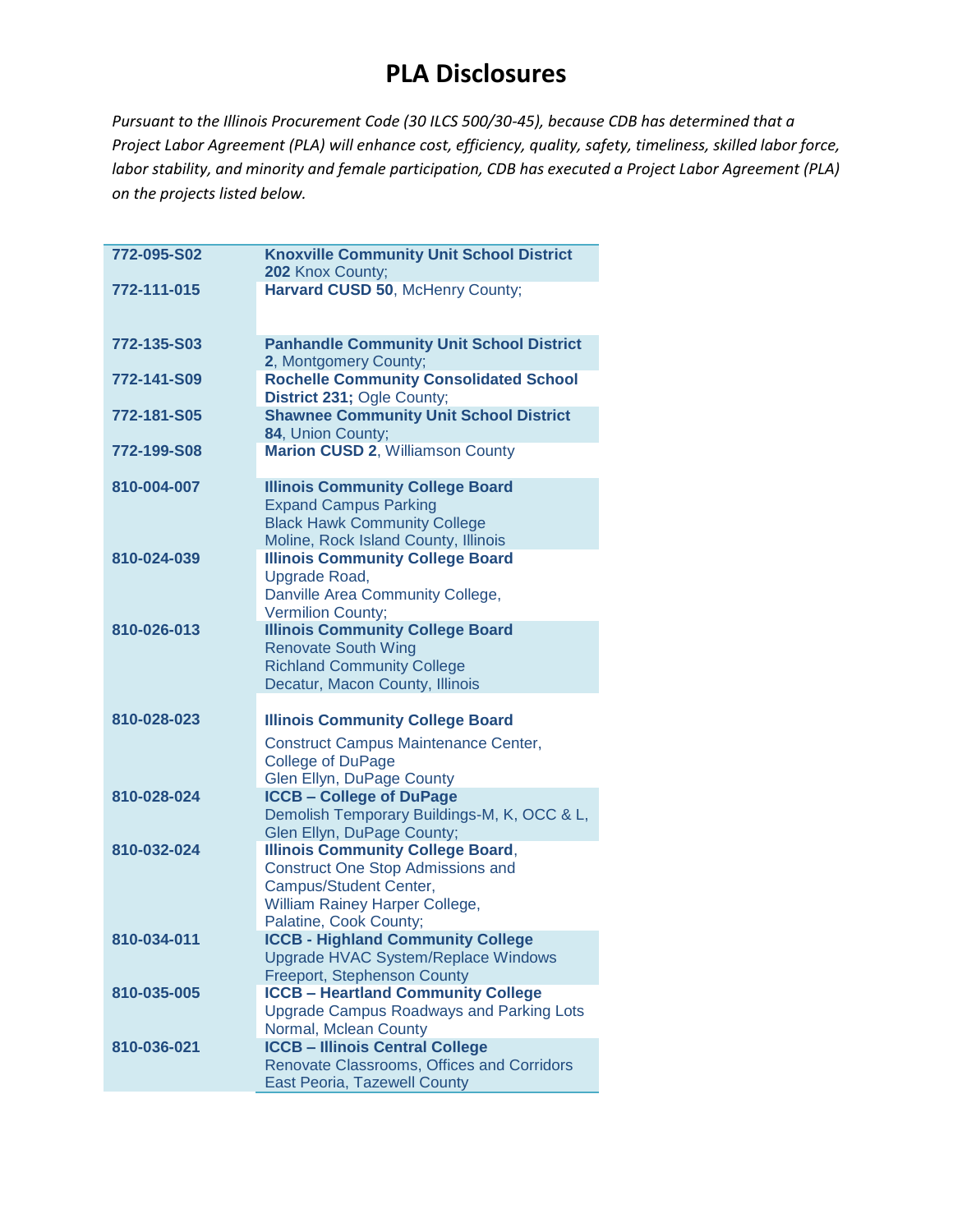| 810-038-012 | <b>Illinois Community College Board</b>                                    |
|-------------|----------------------------------------------------------------------------|
|             | Various Improvements - District Wide                                       |
|             | Olney, Robinson, Fairfield & Mt Carmel, IL                                 |
|             | Richland, Crawford, Wayne & Wabash Co.                                     |
| 810-039-002 | <b>ICCB - Illinois Eastern Community Colleges</b>                          |
|             | <b>Construct Collision Repair Tech Center,</b>                             |
|             | <b>Olney Central College - Richard County;</b>                             |
| 810-048-022 | Illinois Community College Board,                                          |
|             | <b>Replace Exterior Stairs,</b>                                            |
|             | Joliet Junior College, Will County;                                        |
| 810-058-024 | <b>Illinois Community College Board</b>                                    |
|             | Exterior Repairs-Webb Hall & Northwest Bldg.,                              |
|             | Lake Land College,                                                         |
|             | Mattoon, Coles County;                                                     |
| 810-058-025 | <b>ICCB - Lake Land Community College</b>                                  |
|             | <b>Exterior Repairs,</b>                                                   |
|             | Mattoon, Coles County;                                                     |
| 810-066-016 | <b>ICCB - McHenry County College</b>                                       |
|             | <b>Upgrade Exterior Lighting</b>                                           |
|             | <b>Crystal Lake, McHenry County</b>                                        |
| 810-068-013 | <b>Illinois Community College Board</b>                                    |
|             | Replace Roof/Exterior Repairs,                                             |
|             | Moraine Valley Community College,                                          |
|             | Blue Island Campus, Cook County;                                           |
| 810-074-019 | <b>Illinois Community College Board</b>                                    |
|             | Upgrade HVAC Systems,                                                      |
|             | <b>Parkland Community College,</b>                                         |
|             | Champaign, Champaign County;                                               |
| 810-076-014 | <b>Illinois Community College Board</b>                                    |
|             | Upgrade Campus Signage,                                                    |
|             | Prairie State Community College,                                           |
|             | Chicago Heights, Cook County;                                              |
| 810-078-022 | <b>Illinois Community College Board</b>                                    |
|             | <b>Construct Art Program Addition</b>                                      |
|             | <b>Rend Lake Community College</b>                                         |
| 810-078-024 | Ina, Jefferson County, Illinois<br><b>Illinois Community College Board</b> |
|             | Miscellaneous Upgrades/Roof Replacement,                                   |
|             | Rend Lake Community College,                                               |
|             | Ina, Jefferson County;                                                     |
| 810-080-013 | <b>ICCB - Rock Valley College</b>                                          |
|             | Upgrade High Voltage Feeder and Switchgear                                 |
|             | Rockford, Winnebago County                                                 |
| 810-082-019 | <b>Illinois Community College Board,</b>                                   |
|             | Renovate Science Laboratories,                                             |
|             | Carl Sandburg Community College,                                           |
|             | Galesburg, Knox County;                                                    |
|             |                                                                            |